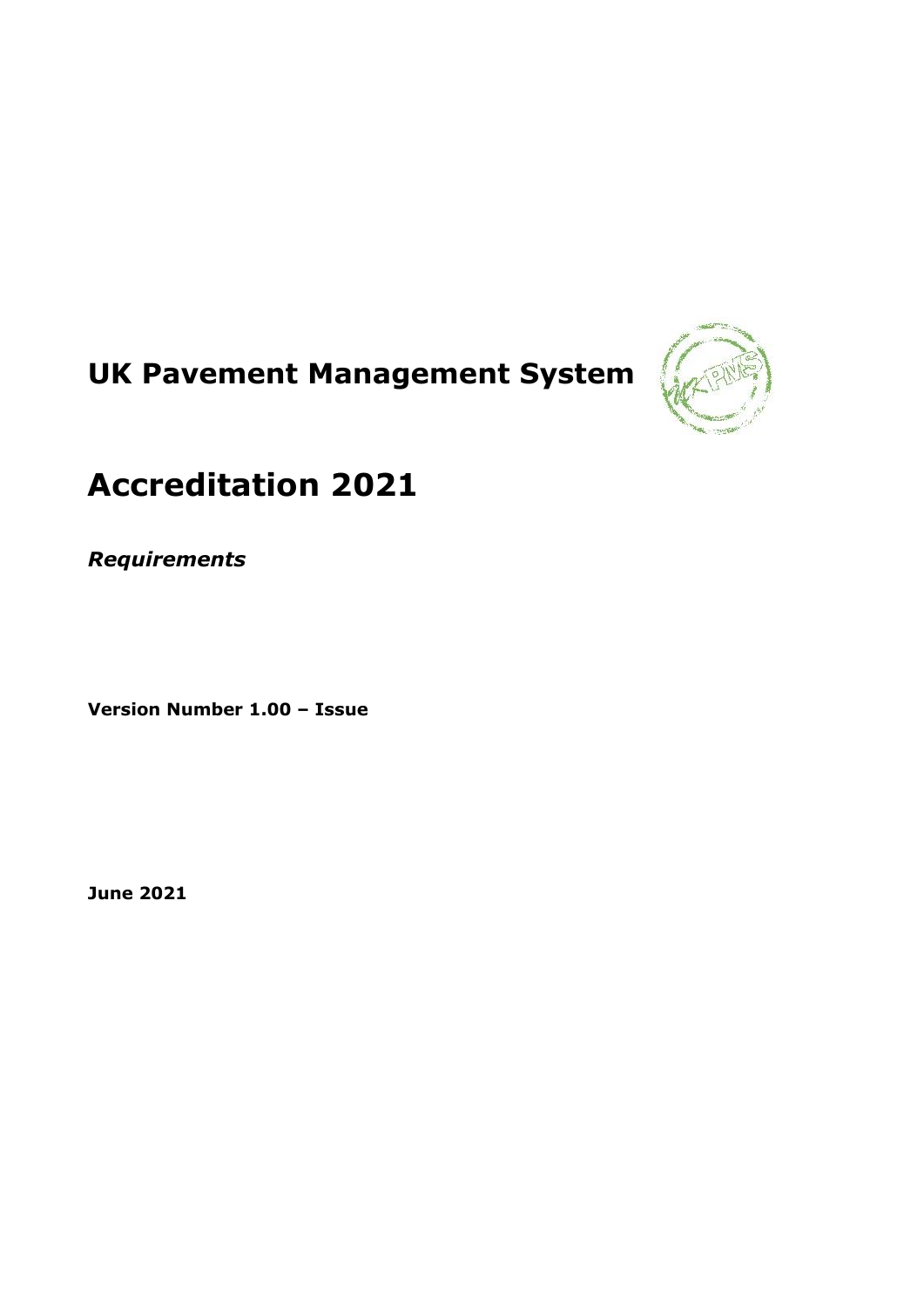

## **Document Information**

| <b>Title (Sub Title)</b>   Accreditation 2021 |                                                              |  |  |
|-----------------------------------------------|--------------------------------------------------------------|--|--|
|                                               | Requirements                                                 |  |  |
| Author                                        | Ro Cartwright                                                |  |  |
| <b>Description</b>                            | This document gives the requirements for UKPMS accreditation |  |  |
|                                               | (2021).                                                      |  |  |

## **Document History**

| <b>Version</b><br>No | <b>Status</b> | Author     | <b>Date</b> | <b>Changes from Previous Version</b>                                                 |
|----------------------|---------------|------------|-------------|--------------------------------------------------------------------------------------|
| 0.01                 | Draft         | RAC.       | 11.05.21    | First draft based on the 2020 Accreditation<br>Requirements but revised:             |
|                      |               |            |             | • To clarify the wording in Table 1<br>• To reflect the current Stage 2 test library |
| 0.02                 | Draft         | <b>RAC</b> | 11.05.21    | Quality review by JMG                                                                |
| 1.00                 | Issue         | <b>RAC</b> | 02.06.21    | Ratified by Amanda Richards for RCMG                                                 |

## **Document Owner**

The owner of this document is the Road Condition Management Group (RCMG).

#### **Document Support**

Support for this document is provided by Linhay Consultancy Ltd and Hyperion Infrastructure Consultancy Ltd who can be contacted via [ukpms@hyperion-uk.com.](about:blank) These organisations have been appointed as the UKPMS system accreditors by the UK Roads Board.

This document can be found online on the [RCMG website.](https://ukrlg.ciht.org.uk/ukrlg-home/guidance/road-condition-information/data-management/uk-pavement-management-system-ukpms/)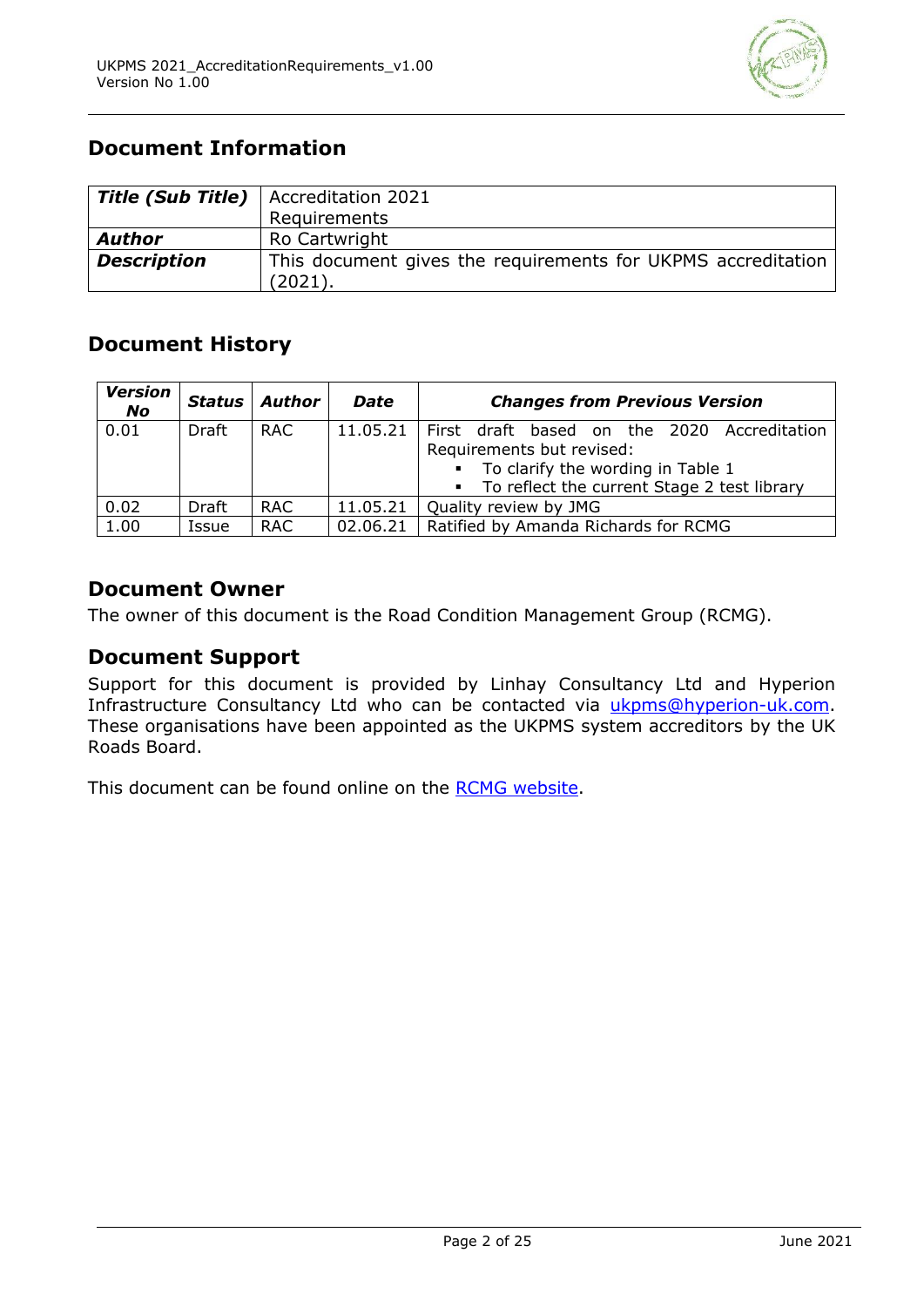

## **Glossary of Terms**

| <b>Acronym</b> | <b>Meaning</b>                                          |
|----------------|---------------------------------------------------------|
| <b>AHC</b>     | <b>Annual Health Check</b>                              |
| <b>CVI</b>     | Coarse Visual Inspection                                |
| DfI(NI)        | Department for Infrastructure (Northern Ireland)        |
| <b>DfT</b>     | Department for Transport                                |
| <b>DVI</b>     | Detailed Visual Inspection                              |
| <b>FCMG</b>    | Footway and Cycletrack Management Group.                |
| <b>FNS</b>     | <b>Footway Network Survey</b>                           |
| <b>HAMFIG</b>  | Highways Asset Management Financial Information Group   |
| R&P            | <b>Rules and Parameters</b>                             |
| <b>RCMG</b>    | Road Condition Management Group                         |
| <b>SCOTS</b>   | Society of Chief Officers of Transportation in Scotland |
| <b>TRL</b>     | <b>Transport Research Laboratory</b>                    |
| <b>UKPMS</b>   | UK Pavement Management System                           |
| <b>UKRB</b>    | <b>UK Roads Board</b>                                   |
| <b>VSSG</b>    | Visual Survey Subgroup                                  |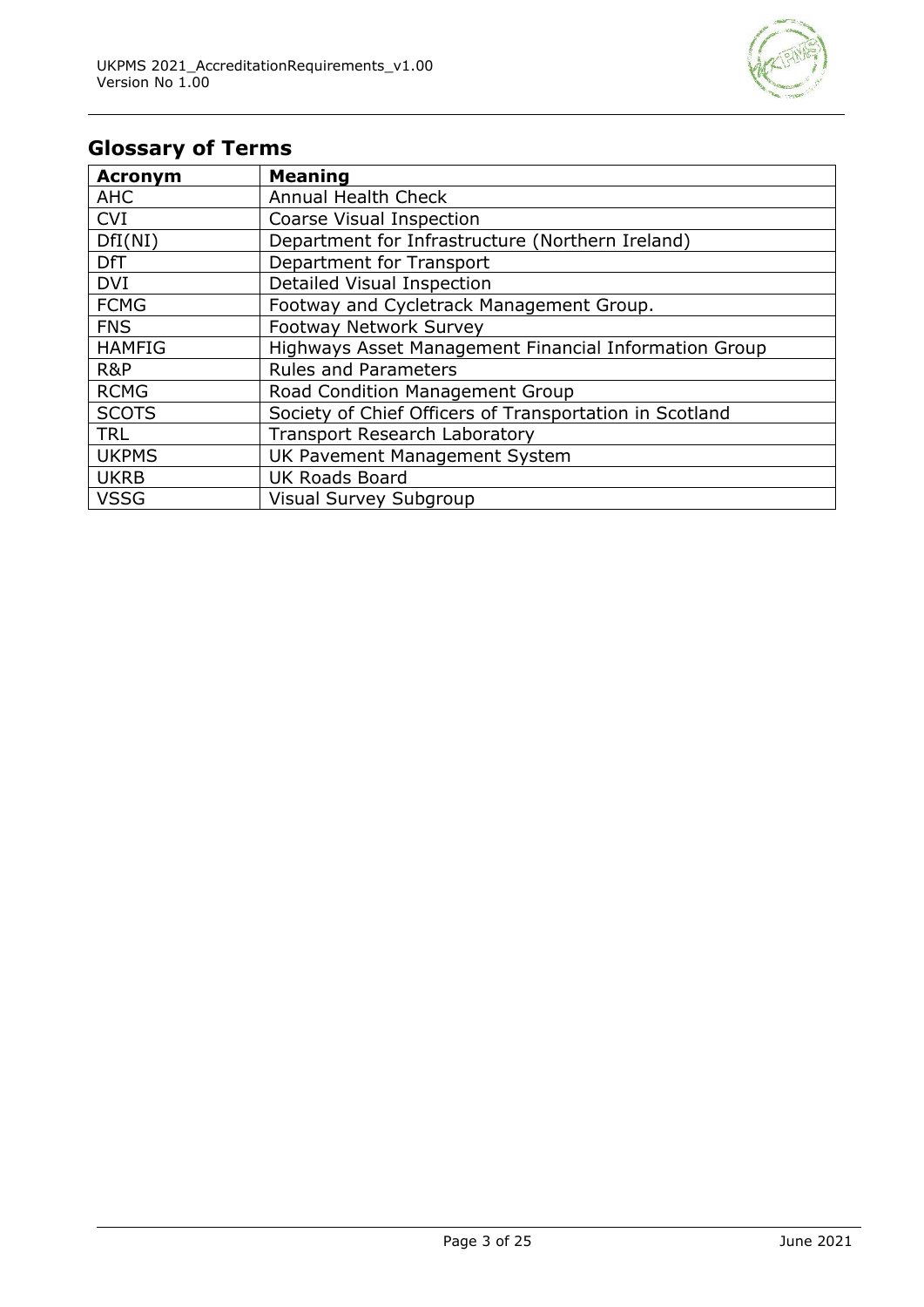

## **Introduction**

UKPMS is a valued and respected standard for pavement management systems in the UK. In addition to being used for national performance reporting, UKPMS-accredited systems are also used by many local authorities for asset management and to provide accounting information on their highway infrastructure assets. UKPMS accreditation provides assurance that the UKPMS standard is being maintained and that consistent results are being generated.

The UKPMS Accreditation Process is the responsibility of the Road Condition Management Group (RCMG) under the auspices of the UK Roads Board (UKRB). The RCMG have appointed accreditors (Linhay Consultancy and Hyperion Infrastructure Consultancy) to conduct the Accreditation Process.

The purpose of this document is to describe the UKPMS Accreditation Process and explain the requirements for becoming accredited. It is intended to provide sufficient detail for interested organisations to decide if they want to apply for UKPMS accreditation and for external stakeholders to understand what is included in UKPMS accreditation.

It is arranged in four parts:

- **Changes since the last version**
- **UKPMS Accreditation:** An introduction to the UKPMS Accreditation Process, explaining its purpose and governance in more detail.
- **UKPMS Accreditation Arrangements:** Principles governing the accreditation arrangements together with a guide to obtaining and maintaining UKPMS accreditation.
- **UKPMS Accreditation Scope:** A guide to the scope of the tests and the information pack for organisations that register for UKPMS accreditation.

## **Changes since last version**

This document is based on the 2020 Accreditation Requirements but revised:

- To clarify the wording in Table 1
- To reflect the current Stage 2 test library

## **UKPMS Accreditation**

## *Purpose of UKPMS Accreditation Process*

In 2017 RCMG formed a task-and-finish group to develop a future vision for the collection and management of data used by local highway authorities. They held a workshop and produced a paper (*Summary Proposals from Future Vision Workshop, Aug 2017*<sup>1</sup> ) which was well-received by RCMG and the Department for Transport (DfT) and was also acknowledged during the Local Roads Inquiry being carried out by the Transport Select Committee (Dec 2018). A key element of the future vision framework described in this paper was that it should be 'led by the outputs not the method used' and that the focus of UKPMS should be on 'those outputs used by Local and central

<sup>&</sup>lt;sup>1</sup> 170901\_RCMG TaskGroup FutureVision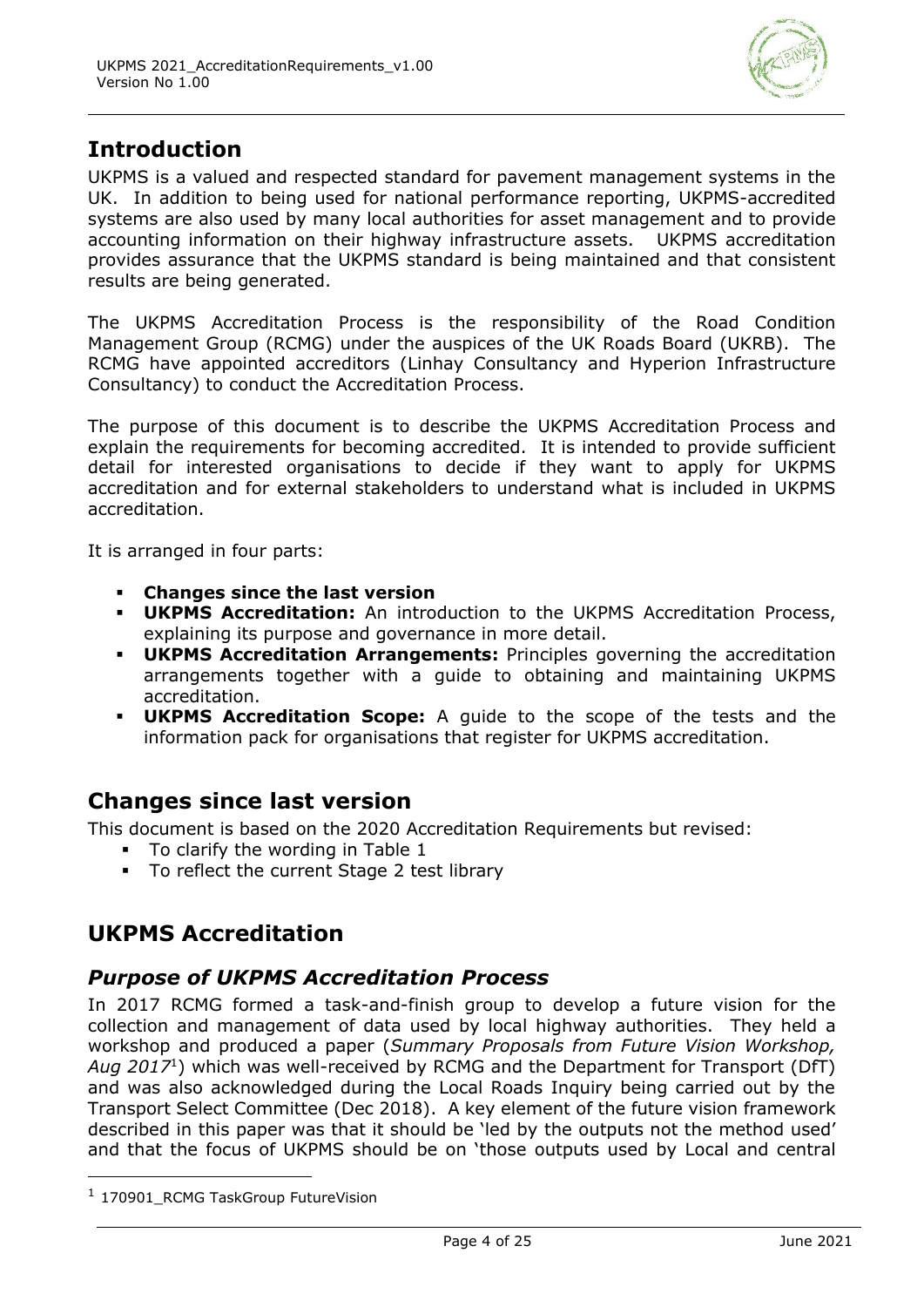

government, and the Devolved Administrations, to meet national and local statistical/benchmarking/financial reporting needs'. One of the aims described in the paper was that this would help to remove barriers to new entrants.

Consequently, the proposals from the 2017 Future Vision Workshop have been used to provide a direction for the UKPMS Accreditation Process. The focus of the tests is now the reports proposed by the external stakeholders of UKPMS and accepted by RCMG for inclusion in UKPMS.

Of course, reporting requirements change over time, and UKPMS evolves accordingly. The emphasis of the UKPMS Accreditation Process is to check if the version of the system tested meets the current requirements for UKPMS. There are also arrangements in place to maintain accreditation after the initial accreditation and these are explained in [Maintaining UKPMS Accreditation](#page-10-0) below.

The purpose of the UKPMS Accreditation Process is to provide a mechanism for systems to obtain UKPMS-accredited status and to provide assurance for stakeholders and users of these systems that the version of the system tested satisfies the current requirements for UKPMS.

## *UKPMS Accreditation Governance*

As described above the governance arrangements for UKPMS involve the UKRB, RCMG, UKPMS accreditors and external stakeholders. The relationships between these different entities are shown in Figure 1 below.



The role of each of these, in connection with UKPMS, is provided in Table 1 below.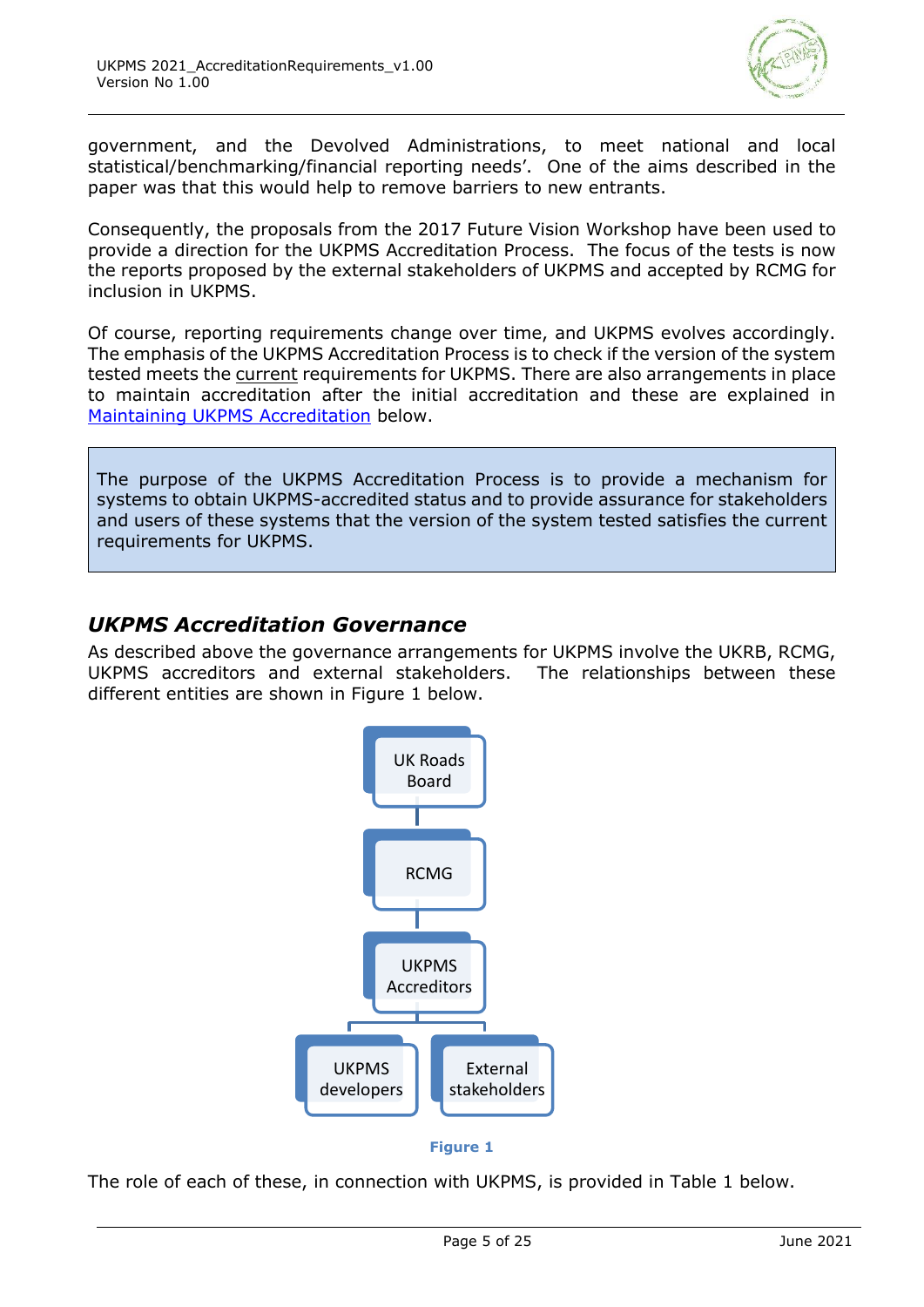

| <b>Organisation</b>          | Role                                                            |  |
|------------------------------|-----------------------------------------------------------------|--|
| <b>UK Roads Board</b>        | Provides oversight of UKPMS, particularly with regard to the    |  |
|                              | appeal procedure                                                |  |
| <b>Road Condition</b>        | UKPMS is within its remit. RCMG owns the UPKMS                  |  |
| <b>Management Group</b>      | Accreditation Process and ensures that it meets the needs of    |  |
|                              | external stakeholders. In particular, RCMG:                     |  |
|                              | Appoints UKPMS accreditors;                                     |  |
|                              | Signs off UKPMS requirements;                                   |  |
|                              | Ratifies accreditation of organisations; and<br>٠               |  |
|                              | Hosts the publication of results on their website               |  |
| <b>UKPMS Accreditors</b>     | Day-to-day management of UKPMS for RCMG                         |  |
|                              | Liaise with RCMG, external stakeholders and<br><b>UKPMS</b>     |  |
|                              | developers.                                                     |  |
|                              | Carry out accreditation, including the preparation of the test  |  |
|                              | package, checking of results, recommendations to RCMG           |  |
|                              | and the publication of results on the RCMG website              |  |
| <b>External stakeholders</b> | Responsible for the UKPMS requirements for their area of        |  |
|                              | interest. Their requirements are documented in a UKPMS          |  |
|                              | Technical Note which they own and have responsibility for       |  |
|                              | creating, maintaining, updating and deleting as required.       |  |
|                              | They are asked to review their requirements annually.           |  |
| <b>UKPMS</b> developers      | Develop commercial systems<br>the<br><b>UKPMS</b><br>to<br>meet |  |
|                              | requirements.                                                   |  |
|                              | Undertake tests to demonstrate that their system produces       |  |
|                              | results which are consistent with the requirements.             |  |
|                              | A representative of the UKPMS developers is a member of         |  |
|                              | RCMG and any UKPMS developer can apply to be a                  |  |
|                              | corresponding member of RCMG.                                   |  |

**Table 1**

#### **Defining the requirements for UKPMS**

The external stakeholders for UKPMS define the output requirements (and the evolution of these over time) for their area of interest. Their requirements are captured in Technical Notes (as given in Table 2 below) and it is these which provide the de-facto specification for UKPMS. That is, the reports defined in the Technical Notes are used as the basis for the UKPMS test package, subject to approval by RCMG.

However, as explained in more detail below, there is some flexibility within the test regime for developers to choose which reports their systems provide; they do not necessarily have to meet the requirements in all the Technical Notes.

Each year, the UKPMS accreditors:

- Contact all the external stakeholders, to ask them if there are any changes to their Technical Notes.
- **Prepare the UKPMS accreditation requirements based on the Technical Notes.**
- Submit the annual requirements to RCMG for sign-off.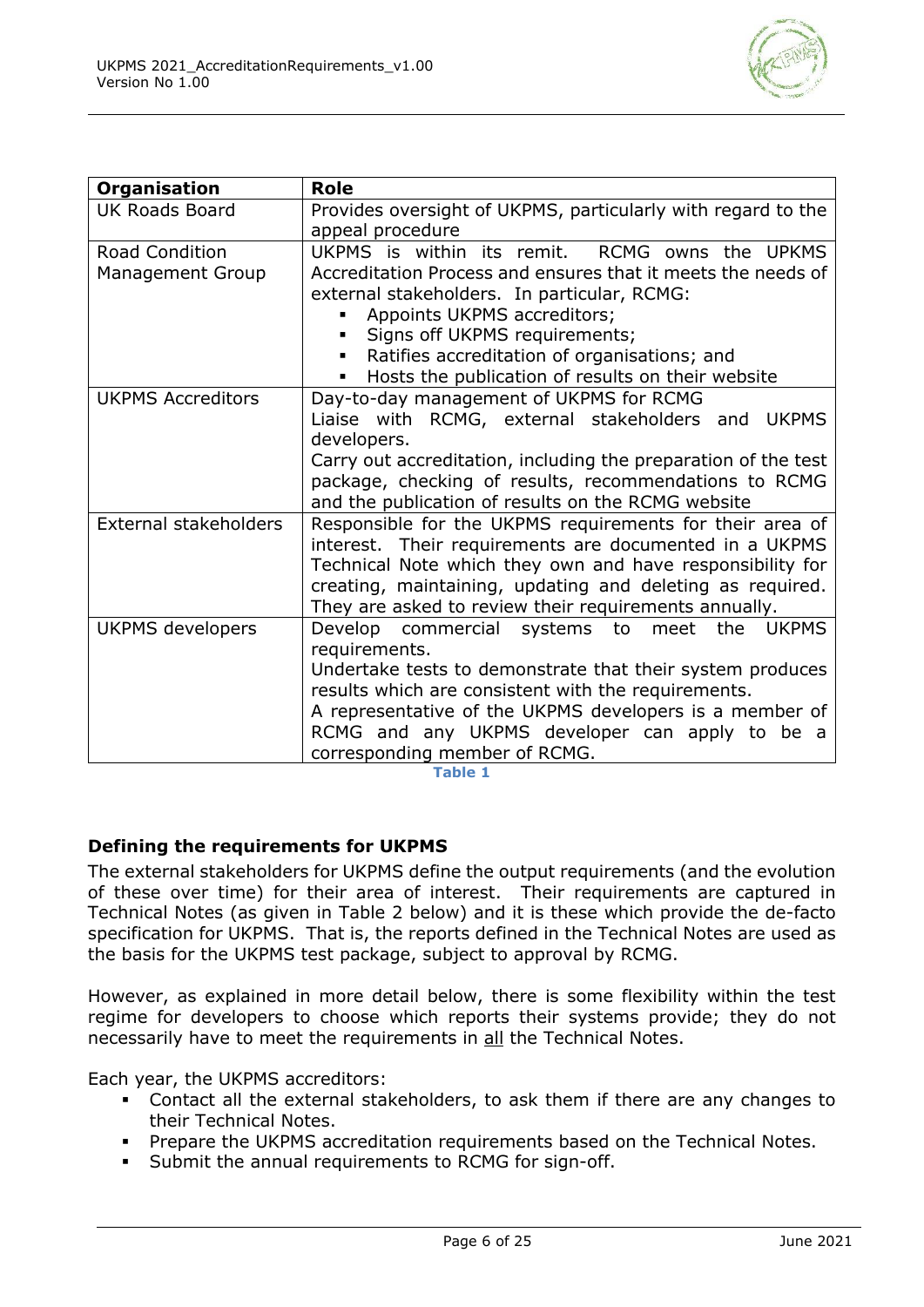

▪ Publish the annual requirements on the RCMG website so that these are publicly available.

In addition to this annual review of the requirements, the UKPMS accreditors also carry out a mid-year review of the requirements with stakeholders to find out in advance if any requirements are likely to change for the next year. The purpose of this mid-year review is to alert developers to potential future changes and to allow time for discussion about the implementation of these.

| <b>External</b><br>stakeholder | <b>Technical Notes</b>            |                                                                           |  |
|--------------------------------|-----------------------------------|---------------------------------------------------------------------------|--|
| <b>RCMG</b>                    | TN3:                              |                                                                           |  |
|                                | Part 1                            | HMDIF file structures and content                                         |  |
|                                | Part 2                            | <b>SCANNER HMDIF specification</b>                                        |  |
|                                | TN38:                             | Production of the Best Value Performance Indicator                        |  |
|                                |                                   | Report for BV224b -<br>Condition of<br>Non-Principal                      |  |
|                                |                                   | <b>Unclassified Roads</b>                                                 |  |
|                                | <b>TN49:</b>                      | Weighting Set Processing: Implementation Guidelines for                   |  |
|                                |                                   | <b>UKPMS Developers</b>                                                   |  |
| FCMG <sup>2</sup>              | TN29:                             | Production of the Best Value Performance Indicator                        |  |
|                                |                                   | Report for BV187 - Condition of Footways                                  |  |
|                                | TN47:                             | Footway Network Survey: Network Performance Reports                       |  |
| HAMFIG <sup>3</sup>            | TN46:                             | Financial Information to support Asset Management                         |  |
|                                |                                   | Guidance notes for UKPMS Developers                                       |  |
|                                | Part 1                            | Carriageways                                                              |  |
|                                | Part 2                            | Footways & Cycletracks                                                    |  |
| England <sup>4</sup>           | <b>TN44:</b>                      | Data Topic 130-01 guidance notes for UKPMS Developers                     |  |
|                                | <b>TN45:</b>                      | Data Topic 130-02 guidance notes for UKPMS Developers                     |  |
| Scotland <sup>5</sup>          | TN41:                             | SRMCS PI guidance notes for UKPMS Developers                              |  |
| Northern Ireland <sup>6</sup>  | <b>TN42:</b>                      | <b>Northern</b><br>Ireland<br>for<br>PI<br>quidance notes<br><b>UKPMS</b> |  |
|                                |                                   | Developers                                                                |  |
|                                | Part 1                            | Visual survey                                                             |  |
|                                | Part 2                            | <b>SCANNER survey</b>                                                     |  |
| Wales <sup>7</sup>             | TN43:                             | Welsh PI guidance notes for UKPMS Developers                              |  |
| VSSG <sup>8</sup>              | Oversees visual surveys for UKPMS |                                                                           |  |
| TRL <sup>9</sup>               | <b>SCANNER</b> accreditors        |                                                                           |  |

**Table 2**

<sup>4</sup> Via the Department for Transport

<sup>9</sup> Transport Research Laboratory

<sup>&</sup>lt;sup>2</sup> Footway and Cycletrack Management Group. This group reports to the UK Roads Board

<sup>3</sup> Highways Asset Management Financial Information Group

<sup>5</sup> Via the Society of Chief Officers of Transportation in Scotland (SCOTS)

 $6$  Via the Department for Infrastructure (Northern Ireland)

<sup>7</sup> Via Data Cymru

<sup>8</sup> Visual Survey Subgroup. This subgroup reports to RCMG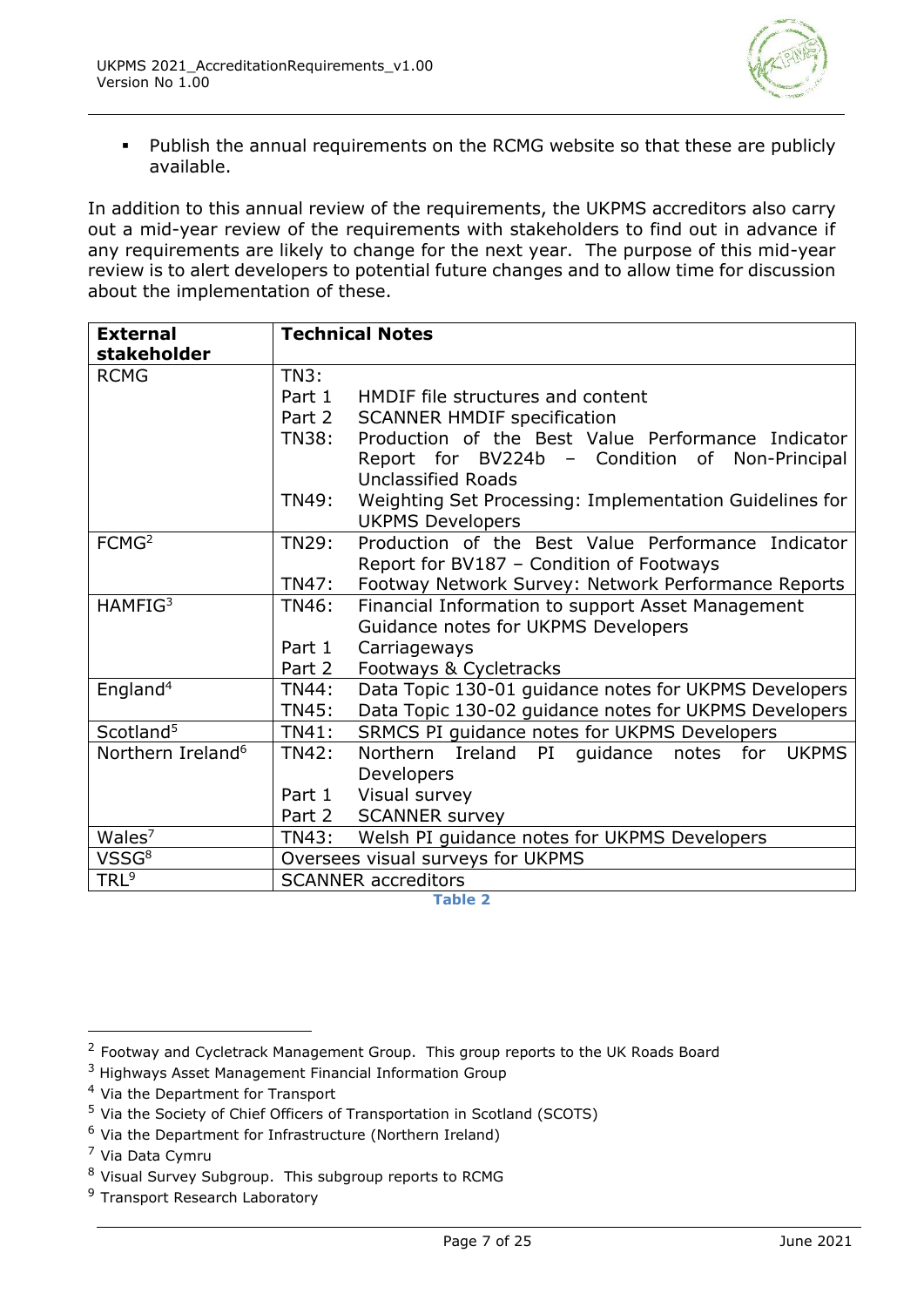

#### **Governance of accreditation decision**

The UKPMS accreditors develop tests in accordance with the UKPMS requirements and issue these as a test package to developers who have enrolled for testing. Once the UKPMS accreditors have reviewed the test results submitted by the developer they make a recommendation to the chair of the RCMG, regarding accreditation of the system. The recommendation may include the following two caveats<sup>10</sup> from the UKPMS Escalation and Appeal Process. Neither of these prevents the system from being accredited:

- **Agreed Differences:** These are trivial differences which are not considered to have an impact on accreditation status. They are recorded, and are shared with the chair of RCMG but are not publicly distributed.
- **Notes:** These are issues which are considered acceptable for accreditation but which may be important to users or potential users. Examples are optional tests which the developer has elected not to submit. Notes are publicly available.

Provided the chair of the RCMG is satisfied with the recommendation made by the UKPMS accreditor, the developer is notified accordingly and the system version is accredited. Successful systems are issued with a certificate (which includes the system version and any Notes) and this is published on the RCMG website. Information is not published about unsuccessful systems.

If a developer is not satisfied with the outcome of the tests or the way they have been conducted they can submit an appeal to the UK Roads Board under the UKPMS Escalation and Appeal Process. Note that although UKPMS escalation includes a range of sanctions, only Agreed Differences and Notes are available for initial accreditation; the other sanctions are not appropriate for systems seeking initial accreditation.

## **UKPMS Accreditation Arrangements**

## *Principles of UKPMS Accreditation*

The principles underpinning the UKPMS accreditation arrangements are listed below:

- **EXECT** It has long been recognised that there should be an opportunity for new systems to be able to become accredited to the UKPMS standard. However, the mechanism and materials used for the original accreditations are not available (because they use obsolete technology) and in any case would not be suitable (because UKPMS has advanced since then). The UKPMS Accreditation Process is therefore a new regime which completely replaces the original comparability tests.
- Once a system has obtained accreditation, no distinction will be made between systems that were accredited under the previous comparability tests and those that are accredited under this new UKPMS Accreditation Process.
- Once a system has achieved accredited status it will be re-tested annually, via the Annual Health Check (AHC) in order to maintain accreditation.

 $10$  In the UKPMS Escalation and Appeal process these are referred to as 'sanctions'.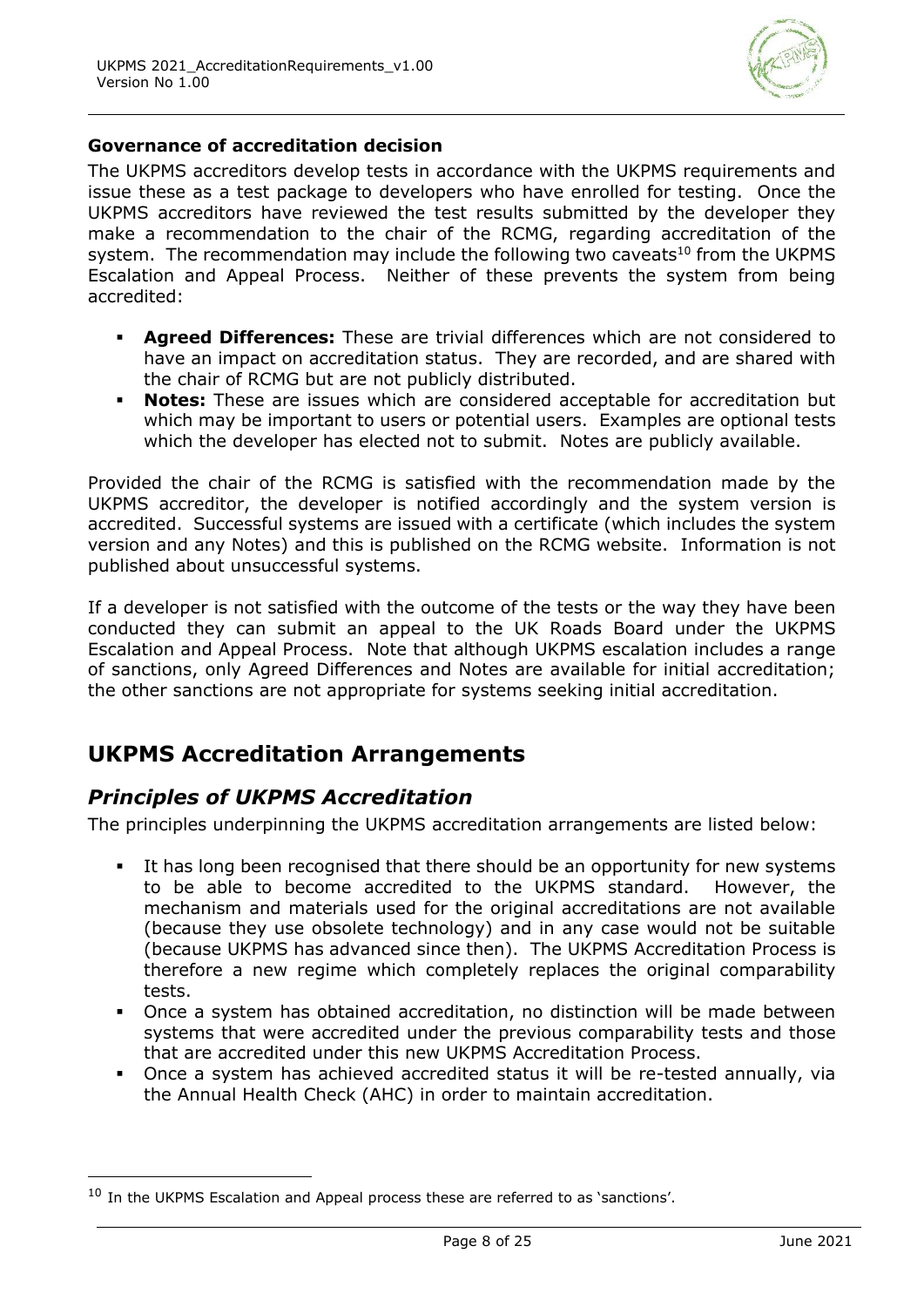

- Accreditation is linked to the version of the system used for the tests. Other versions can be accredited using this as a baseline (see [Maintaining UKPMS](#page-10-0)  [Accreditation](#page-10-0) below)
- **The focus of the UKPMS Accreditation Process is the outputs produced by systems** (rather than the methods used to obtain those outputs). This is in keeping with the Future Vision Workshop framework.
- All accreditation tests will be carried out as 'unseen' tests; that is the organisation will not be supplied with the expected results.
- The UKPMS Accreditation Process will be self-funding; it will not be funded by the AHC fees.
- The fee for accreditation will be comparable to the AHC fee. As with the AHC, it is a fee to sit the tests and is not a guarantee of success.
- The UKPMS Accreditation Process and the AHC will share a common library of tests. The initial accreditation tests will include all of the relevant tests from the library whereas the AHC will be based on a subset of tests from the library (which changes from year-to-year).
- The accreditation tests will be split into categories (SCANNER, Visual). An organisation may decide to become accredited for both categories or for just one category, if they wish. Furthermore, they may begin on a path of accreditation for both categories but later in the test process decide to pursue accreditation just for one category.
- Within each category some of the individual tests may be optional, providing additional flexibility for achieving accredited status. However, the information published about the accredited system will indicate any optional tests that have not been submitted.

## *Obtaining UKPMS Accreditation*

If an organisation wishes to become UKPMS-accredited, they must successfully complete a series of tests to demonstrate that they meet the current UKPMS accreditation requirements. They must also provide evidence of system version control; UKPMS accreditation is linked to the specific version of the developer's system used for the tests.

The system version number must be the complete number (i.e. including sub-version) used to uniquely identify the particular version of the system. Only this version will be accredited. Only one version may be submitted for accreditation at any one time and subsequent versions are handled via the Interim Accreditation Process (see [Maintaining UKPMS Accreditation,](#page-10-0) below).

The basic principle of UKPMS accreditation is that consistent outputs are produced for a given set of input data.

The UKPMS Accreditation Process consists of a progression through the following stages:

▪ **Registration Stage: Information Pack.** The developer is provided with an information pack to help them decide if their system is suitable for UKPMS accreditation. The information pack will include sample results for the processing methods that underpin the output reports. The information pack is intended to provide an indication for the developer of the work required to produce the output reports. However, it is not mandatory to use the standard processing methods; provided their system can produce the required results in the output reports the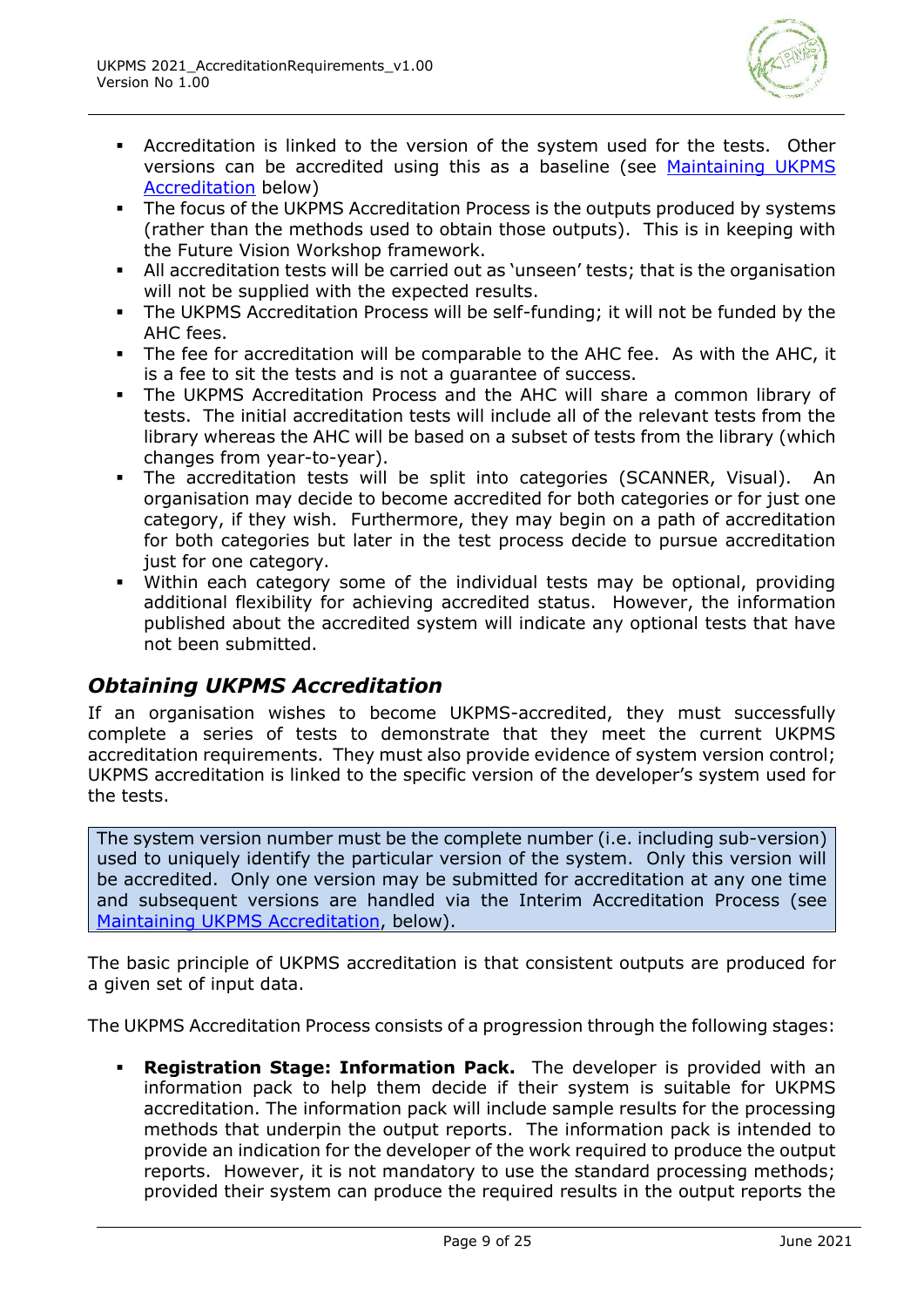

developer is free to use alternative methods. No results are submitted to (or checked by) the accreditor.

- **Stage 1: Tests using reference data.** The required results for these tests will not be seen by the developer. The system accreditor will check the submitted results against the reference results and provide initial feedback. The developer may then re-submit after which the accreditor will carry out a final check to determine if the results are satisfactory. If the results are not satisfactory and the developer wishes to continue they must apply to re-sit the test and pay an additional fee.
- **Stage 2: Tests using real-world data.** The required results for these tests will not be seen by the developer. The system accreditor will check the submitted results against peer results (which have agreement between at least two systems already accredited) and provide initial feedback. The developer may then resubmit after which the accreditor will carry out a final check to determine if the results are satisfactory. If the results are not satisfactory and the developer wishes to continue they must apply to re-sit the test and pay an additional fee.

The fee for each stage is paid in advance and is a fee to sit the tests; it is not a guarantee of success. The fee for each stage is set as a percentage of the total accreditation fee as shown in Table 3 below.

| <b>Stage</b> | <b>Description</b>               | <b>Percentage of</b><br><b>Accreditation</b><br>Fee |
|--------------|----------------------------------|-----------------------------------------------------|
|              | Registration   Self-test package | 25%                                                 |
|              | Unseen tests - reference data    | 35%                                                 |
|              | Unseen tests - real-world data   | 40%                                                 |
|              | <b>TOTAL</b>                     | 100%                                                |

**Table 3**

Further principles for the UKPMS Accreditation Process are:

- When the accreditors carry out their checking they will only offer feedback on the differences which are apparent. It may be that there are further differences masked by the initial differences and which only emerge once the initial differences are resolved.
- An additional fee will be payable to re-sit Stages 1 or 2. This will be set at 10% of the total accreditation fee for each re-sit.
- Opt-out is available at any stage with no further fees payable; but with no fees reimbursed for that stage or for any preceding stages already completed.
- The fees in Table 3 above, relate to accreditation for both categories combined together. For each stage, the fees for one category (i.e. SCANNER or Visual) of accreditation are set at roughly two-thirds of the equivalent fee for both categories combined. However, there are no further reductions in the fee if a developer chooses not to submit some of the optional tests.

A system will only be recommended for accreditation once it has successfully completed all of the tests required for accreditation, but the staged payment will allow organisations to opt-out without further payment if they realise their system is not suitable for accreditation.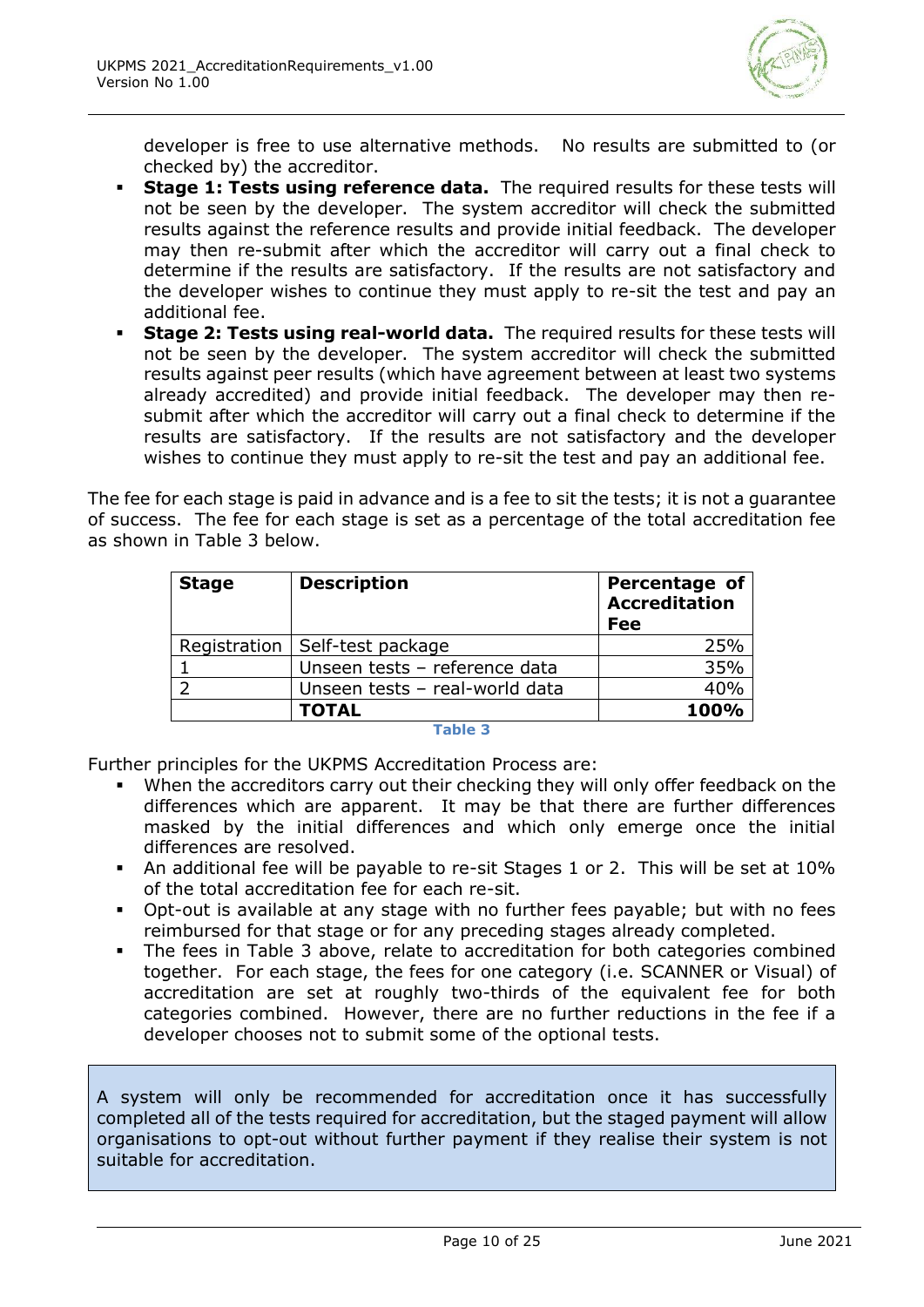

UKPMS accreditation is based on a library of tests for the current requirements; the library is developed and maintained by the UKPMS accreditors. The test library also forms the basis of the AHC and is updated annually (in accordance with the AHC cycle). The old tests are withdrawn at the end of June each year and the new tests are available from August onwards. However, if a developer has already embarked on a stage with a set of tests they will be allowed to complete that stage with those tests.

Accreditation will be based on the full range of tests in the test library. Ongoing accreditation via the AHC as discussed below uses a different subset of these tests each year. This ensures that:

- Testing for initial accreditation is more extensive than for the AHC; and
- Initial accreditation and the AHC are consistent with each other.

## <span id="page-10-0"></span>*Maintaining UKPMS Accreditation*

When an organisation becomes UKPMS-accredited they retain that status for 13 months (one year, plus a one month grace period) for the system version tested.

If the UKPMS developer wishes to release a new system version mid-year (i.e. while they are accredited), there is a procedure available to facilitate this. In summary, if the developer self-certifies to the satisfaction of the UKPMS accreditors that the differences between the accredited version and the new version are entirely outside the UKPMS module, the new version is covered by interim accreditation. Interim accreditation is linked to the original accreditation and only lasts for the duration of the original accreditation.

After initial accreditation, in order to maintain accreditation, the developer moves into the AHC regime. The rationale for the AHC is that UKPMS requirements are reviewed annually and there may be changes to these requirements and secondly after a year a re-test of all UKPMS-accredited systems is appropriate as most developers are likely to have moved onto a new version of their system.

The AHC cycle begins in July each year and the newly-accredited developer is required to sign up for the next AHC following their accreditation. So, a system which becomes accredited between Jul-2021 and Jun-2022 would be required to sign up for the 2022 AHC (which runs from Jul-2022 to Jun-2023).

Although the AHC is usually offered in two windows (August to October and February to April), for the first year of the AHC the newly-accredited developer will be able to submit at any time during the year (i.e. not constrained by the time windows). After that, for the second AHC and beyond they will be expected to fit with the usual AHC windows.

Note that this may lead to increased testing of new systems for the first two years (until they are fully within the AHC cycle) but it is reasonable that new systems may be subject to more frequent scrutiny initially.

For all developers, payment for the AHC is at the beginning of the AHC year and newlyaccredited developers pay the same fee for the AHC as any other UKPMS developer.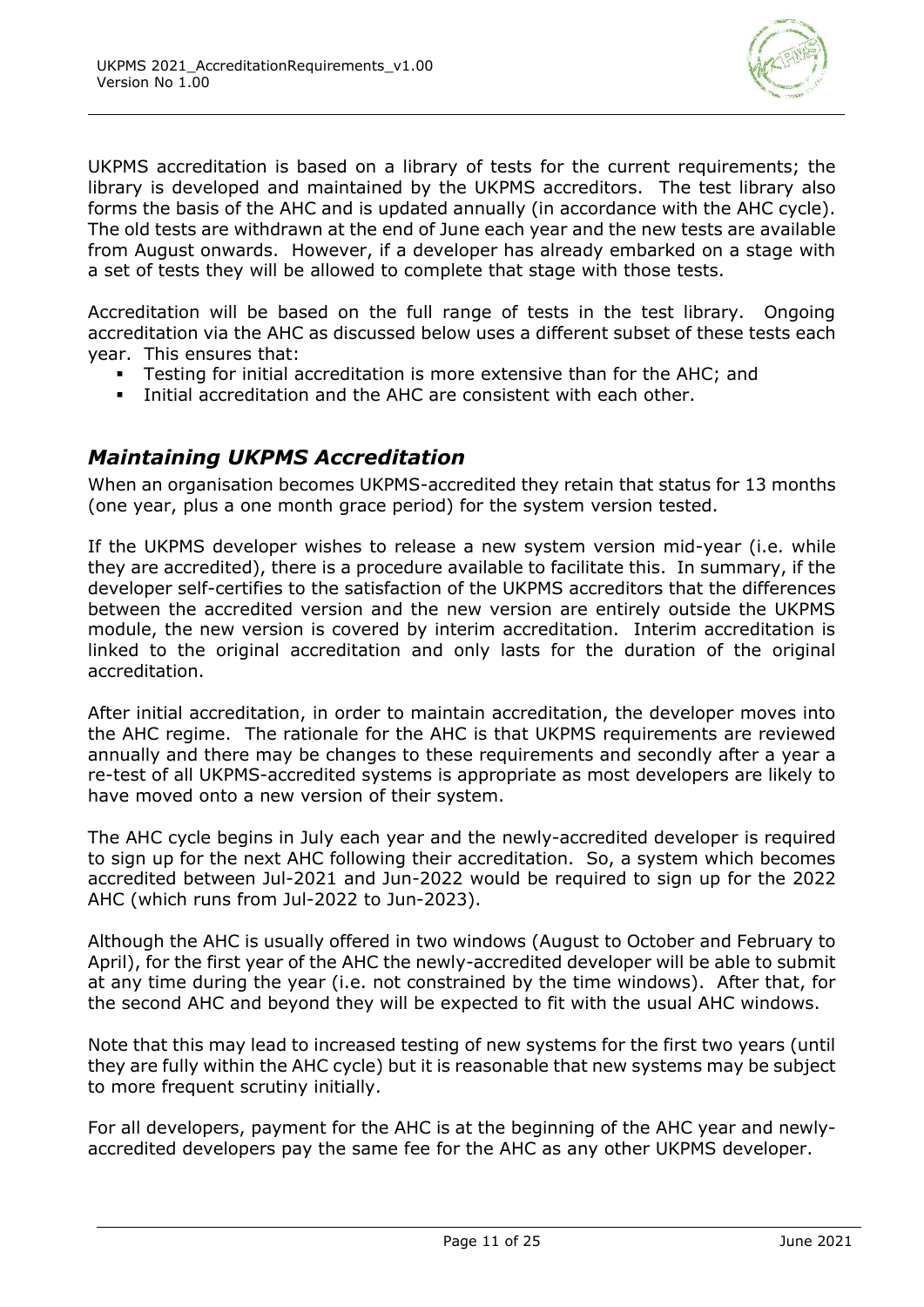

## **UKPMS Accreditation Scope**

The scope of the UKPMS accreditation tests is based on the requirements of UKPMS external stakeholders (as defined in their Technical Notes) and agreed by RCMG.

The emphasis of accreditation is on producing results which satisfy the reporting requirements of UKPMS stakeholders and which are consistent with the results produced by accredited UKPMS systems.

## *UKPMS Rules & Parameters*

The reports produced by UKPMS are underpinned by the national Rules & Parameters (R&P). These govern how UKPMS data is handled and are available as a database (MS Access) from the RCMG website. The R&P also contain parameters and processing rules beyond those required for current UKPMS reporting. For UKPMS accreditation, developers will not be required to implement the R&P in full; instead they may choose to implement only those parts of the R&P used in the accreditation tests.

The network and inventory datasets used for testing may contain codes which are included in the R&P but that have no bearing on current reporting requirements. Likewise data collected for UKPMS via SCANNER or visual surveys may include defects that are included in the R&P but that are not currently used for the UKPMS accreditation tests. Given that these codes and defects will typically be present in UKPMS datasets, systems are expected to be able to handle them appropriately. The datasets used for the accreditation tests will, therefore, include additional defects and other codes beyond those used for reporting.

The R&P and codes/defects collected are practical issues which must be handled in a pragmatic way but the focus of the tests is the reports required by the UKPMS stakeholders.

## *UKPMS Tests*

Developers can address the requirements in a way which best suits their system provided they can produce the required results. This allows developers to 'innovate in the analysis and reporting of condition data' while still retaining 'the ability to deliver national reporting of condition and asset value using processes that have established levels of consistency and assurance' (*Summary Proposals from Future Vision Workshop, Aug 2017*).

This approach also allows UKPMS to be 'more flexible and better able to change as technology and requirements evolve' (*ibid.*). Note that an implication of this freedom is that the requirements for accreditation and the AHC may change over time and it is almost inevitable that some UKPMS systems may be able to accommodate future changes more easily than others.

Table 4 below lists the accreditation tests, indicating the stage of testing where that test is used, and the category of testing (SCANNER, Visual or Both) to which it applies.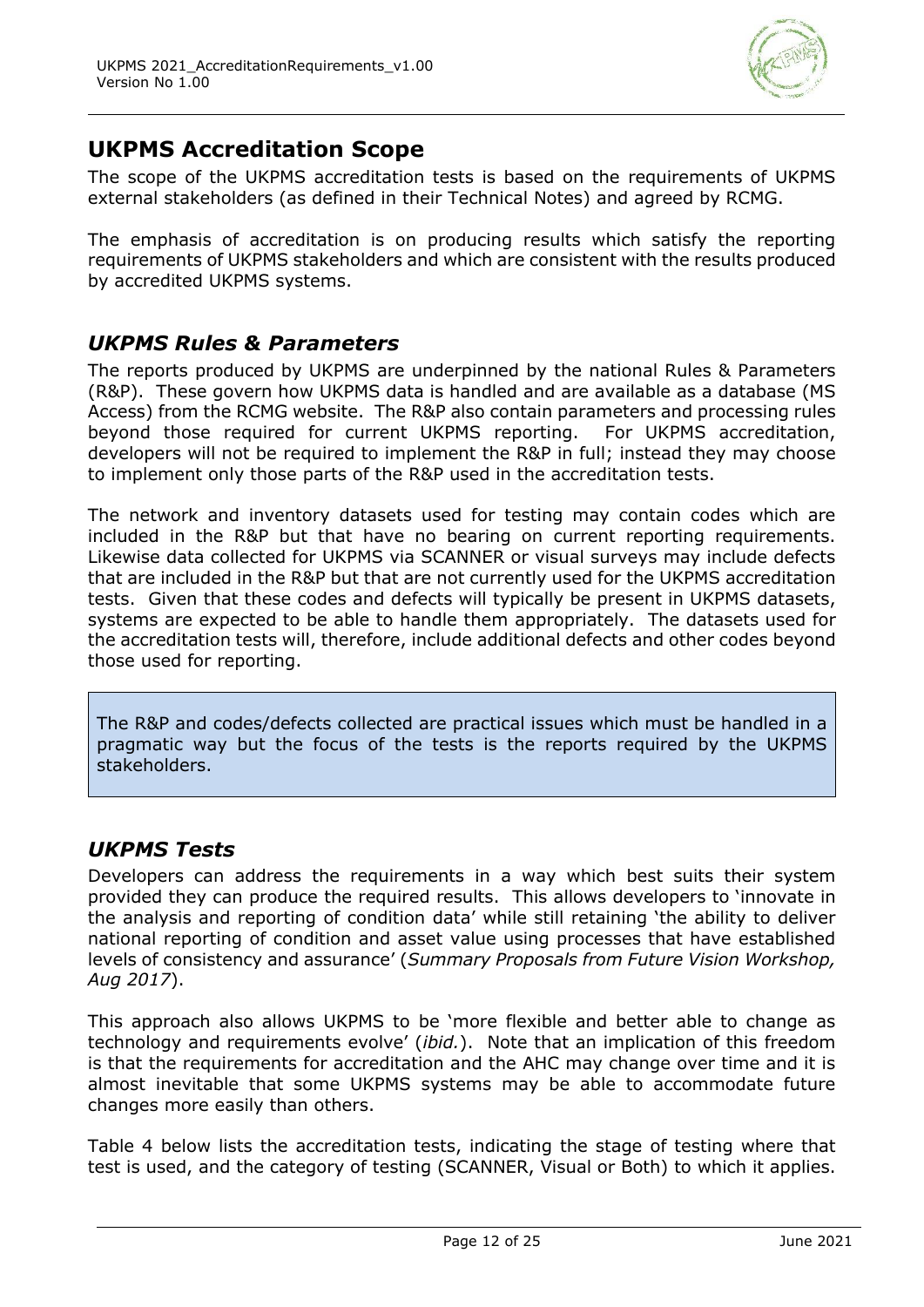

| <b>Test ID</b> | <b>Description</b>                           |   | <b>Stage</b> |   | Category |              |  |
|----------------|----------------------------------------------|---|--------------|---|----------|--------------|--|
| 2021           |                                              |   | 2            | S |          | в            |  |
| 01             | England: national report 130-01              | ✓ |              | ✓ |          |              |  |
| 02             | England: national report 130-02              | ✓ |              | ✓ |          |              |  |
| 03             | Scotland: national report SRMCS PI           |   |              |   |          |              |  |
| 04             | Northern Ireland: national report (visual)   | ✓ |              |   |          |              |  |
| 05             | Northern Ireland: national<br>report         | ✓ |              | ✓ |          |              |  |
|                | (SCANNER)                                    |   |              |   |          |              |  |
| 06             | Wales: national report (PAM/020-022)         |   |              | ✓ |          |              |  |
| 07             | Financial reports (carriageways)             |   |              |   |          | $\checkmark$ |  |
| 08             | Financial reports (footways and cycletracks) |   |              |   |          |              |  |
| 09             | England: local report BV224b                 |   |              |   |          |              |  |
| <u>10</u>      | England: local report BV187                  |   |              |   |          |              |  |
| 11             | England: FNS report                          |   |              |   |          |              |  |
| <u> 12</u>     | Loading data                                 |   |              |   |          |              |  |
| 13             | Exporting data                               |   |              |   |          |              |  |

Stage: 1= Reference data, 2=Real-world data

Category: S= SCANNER, V=Visual, B=Both

**Table 4**

Note that:

- Carriageway financial reporting (Test 2021-07) can only be completed by developers who are carrying out both categories of accreditation.
- **EXECTS** 12 and 13 are mandatory but developers can choose which of the other tests they wish to submit. The information published about successful systems will indicate any tests that have not been submitted.
- Developers undertaking the tests for the SCANNER category must produce the national reports for at least one UK country.
- The Stage 2 test library will be adapted to provide suitable Stage 2 test(s) for the combination of tests chosen by the developer. That is, all developers will be required to carry out Stage 2 test(s) associated with the category they are submitting.

Table 5 to Table 17 below give more details about each of these tests in turn.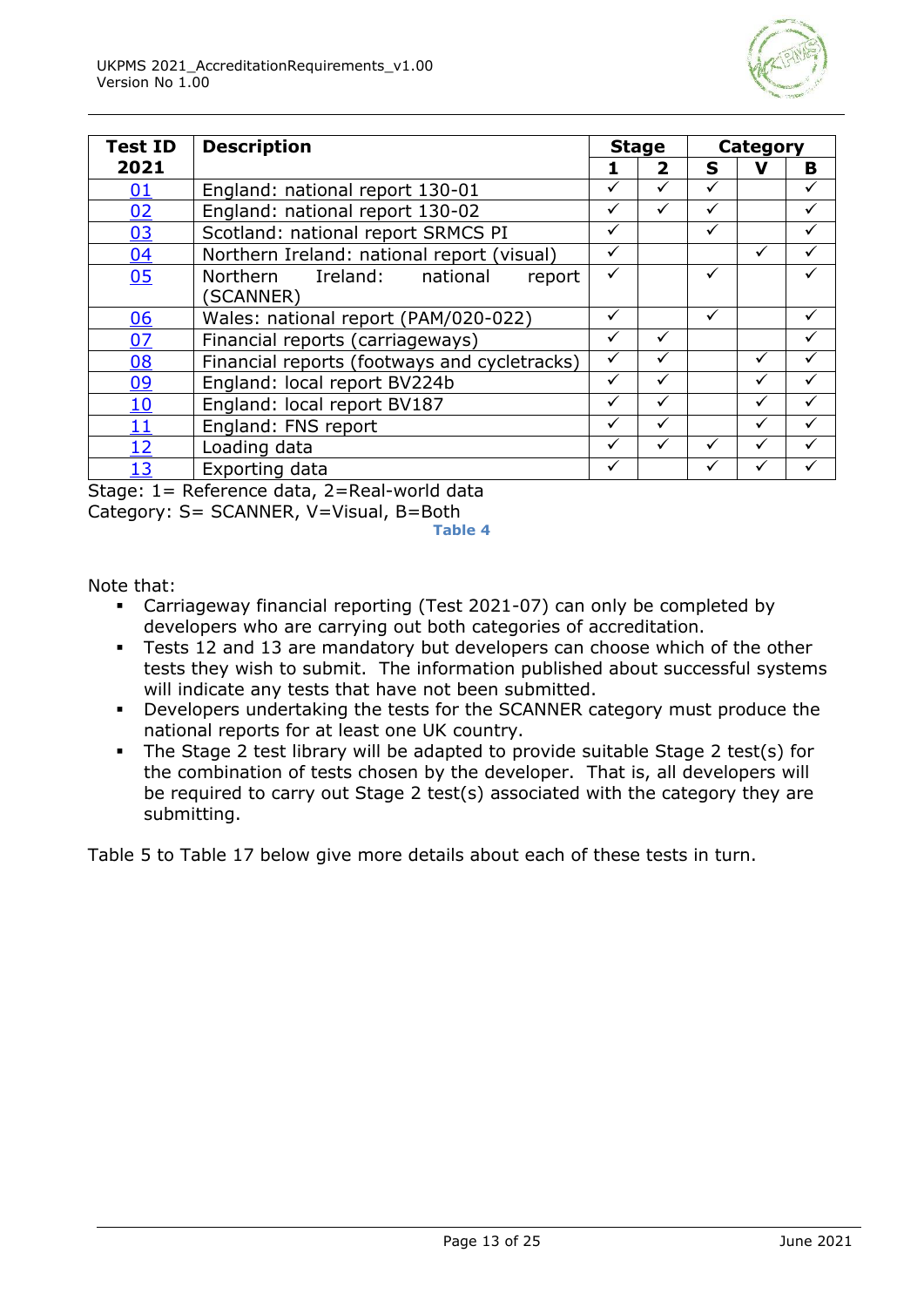

#### <span id="page-13-0"></span>**Test ID: 2021-01 National report for England (130-01)**

#### **Purpose**

This test checks that all UKPMS-accredited systems produce the single data list report for data topic 130-01 in a consistent way.

| <b>Stakeholder</b>              | <b>Technical Notes</b>   |
|---------------------------------|--------------------------|
| DfT                             | <b>Technical Note 44</b> |
| <b>Stages:</b>                  | <b>Categories:</b>       |
| 1 - tests using reference data  | <b>SCANNER</b>           |
| 2 - tests using real world data | <b>Visual</b>            |
|                                 | <b>Both</b>              |

#### **Status**

This test is optional, but UKPMS-accredited systems for the SCANNER category must produce the national reports for at least one UK country.

#### **Test Description**

The developer will be provided with network and SCANNER data for carriageways (see Test 2021-12) and asked to produce the report for data topic 130-01 using this data.

#### **Evidence**

The report produced by the system.

Annotations on the report or a commentary indicating clearly where each of the required figures may be found on the report.

#### **Sanctions**

If this test is not submitted a Note will be recorded for the system.

**Table 5**

#### <span id="page-13-1"></span>**Test ID: 2021-02 National report for England (130-02)**

#### **Purpose**

This test checks that all UKPMS-accredited systems produce the single data list report for data topic 130-02 in a consistent way.

| <b>Stakeholder</b>              | <b>Technical Notes</b>   |
|---------------------------------|--------------------------|
| DfT                             | <b>Technical Note 45</b> |
| <b>Stages:</b>                  | <b>Categories:</b>       |
| 1 - tests using reference data  | <b>SCANNER</b>           |
| 2 - tests using real world data | <b>Visual</b>            |
|                                 | <b>Both</b>              |

#### **Status**

This test is optional, but UKPMS-accredited systems for the SCANNER category must produce the national reports for at least one UK country.

#### **Test Description**

The developer will be provided with network and SCANNER data for carriageways (see Test 2021-12) and asked to produce the report for data topic 130-02 using this data.

#### **Evidence**

The report produced by the system.

Annotations on the report or a commentary indicating clearly where each of the required figures may be found on the report.

#### **Sanctions**

If this test is not submitted a Note will be recorded for the system.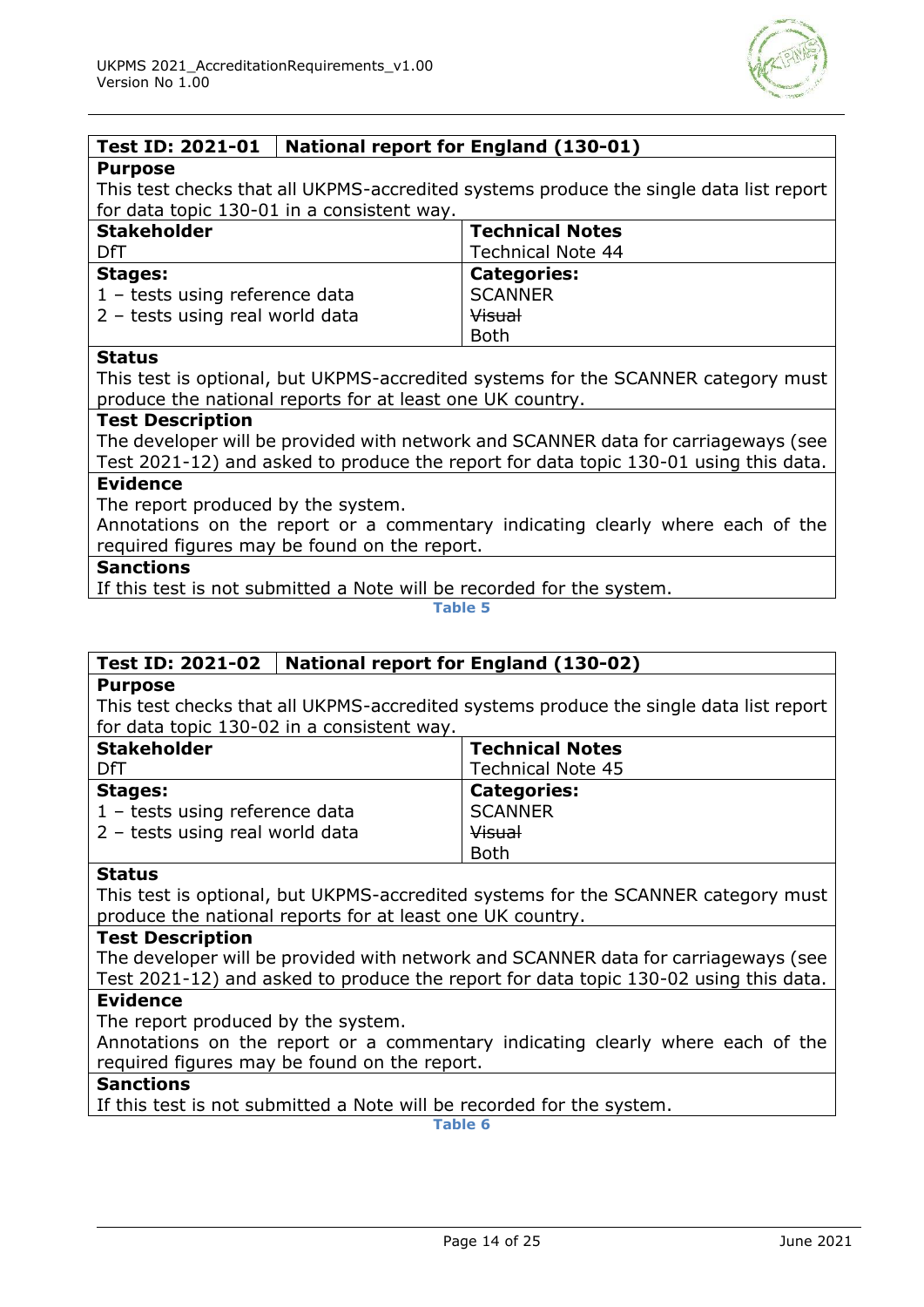

## <span id="page-14-0"></span>**Test ID: 2021-03 National report for Scotland (SRMCS PI)**

#### **Purpose**

This test checks that all UKPMS-accredited systems produce the SRMCS PI report in a consistent way.

| <b>Stakeholder</b>              | <b>Technical Notes</b>   |
|---------------------------------|--------------------------|
| <b>SCOTS</b>                    | <b>Technical Note 41</b> |
| <b>Stages:</b>                  | <b>Categories:</b>       |
| 1 - tests using reference data  | <b>SCANNER</b>           |
| 2 - tests using real world data | <b>Visual</b>            |
|                                 | <b>Both</b>              |

#### **Status**

This test is optional, but UKPMS-accredited systems for the SCANNER category must produce the national reports for at least one UK country.

#### **Test Description**

The developer will be provided with network and SCANNER data for carriageways (see Test 2021-12) together with network lengths and asked to produce the report for the SRMCS PI using this data.

#### **Evidence**

The report produced by the system.

Annotations on the report or a commentary indicating clearly where each of the required figures may be found on the report.

#### **Sanctions**

If this test is not submitted a Note will be recorded for the system.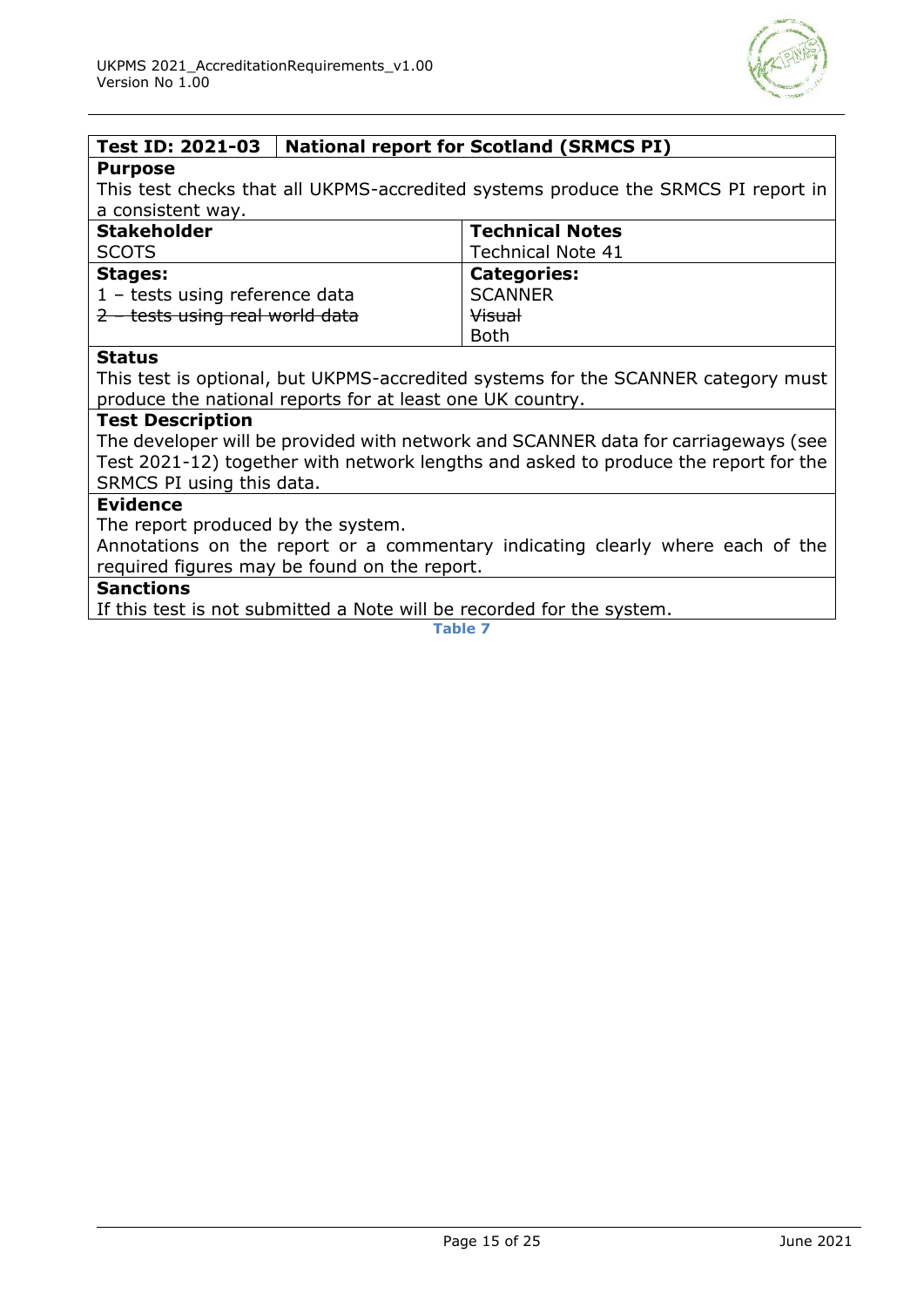

#### <span id="page-15-0"></span>**Test ID: 2021-04 National report for Northern Ireland (Visual data) Purpose**

This test checks that all UKPMS-accredited systems produce the Northern Ireland PI (visual data) report in a consistent way.

| <b>Stakeholder</b>              | <b>Technical Notes</b>     |
|---------------------------------|----------------------------|
| DfI(NI)                         | Technical Note 42 (Part 1) |
| <b>Stages:</b>                  | <b>Categories:</b>         |
| 1 - tests using reference data  | <b>SCANNER</b>             |
| 2 - tests using real world data | Visual                     |
|                                 | <b>Both</b>                |

#### **Status**

This test is optional, but UKPMS-accredited systems for the SCANNER category must produce the national reports for at least one UK country.

#### **Test Description**

The developer will be provided with network and CVI visual data for carriageways (see Test 2021-12) and asked to produce the Northern Ireland visual survey report using this data.

#### **Evidence**

The report produced by the system.

Annotations on the report or a commentary indicating clearly where each of the required figures may be found on the report.

#### **Sanctions**

If this test is not submitted a Note will be recorded for the system.

**Table 8**

#### <span id="page-15-1"></span>**Test ID: 2021-05 National report for Northern Ireland (SCANNER data) Purpose**

This test checks that all UKPMS-accredited systems produce the Northern Ireland PI (SCANNER data) report in a consistent way.

| <b>Stakeholder</b>              | <b>Technical Notes</b>     |
|---------------------------------|----------------------------|
| DfI (NI)                        | Technical Note 42 (Part 2) |
| Stages:                         | <b>Categories:</b>         |
| 1 - tests using reference data  | <b>SCANNER</b>             |
| 2 – tests using real world data | <b>Visual</b>              |
|                                 | <b>Both</b>                |

#### **Status**

This test is optional, but UKPMS-accredited systems for the SCANNER category must produce the national reports for at least one UK country.

#### **Test Description**

The developer will be provided with network and SCANNER data for carriageways (see Test 2021-12) and asked to produce the Northern Ireland SCANNER survey report using this data.

#### **Evidence**

The report produced by the system.

Annotations on the report or a commentary indicating clearly where each of the required figures may be found on the report.

#### **Sanctions**

If this test is not submitted a Note will be recorded for the system.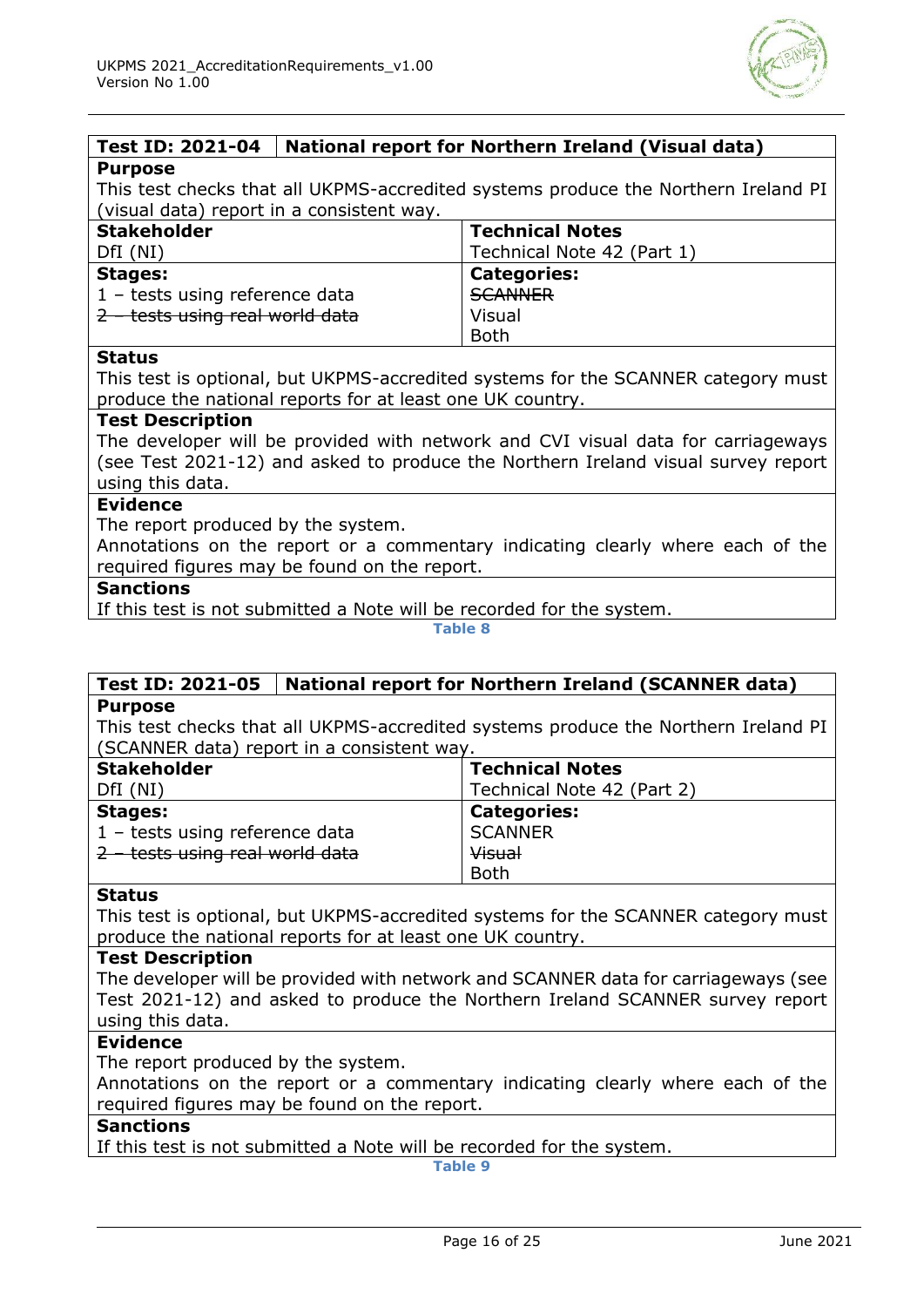

#### <span id="page-16-0"></span>**Test ID: 2021-06 National report for Wales**

#### **Purpose**

This test checks that all UKPMS-accredited systems produce the Welsh PI report for PAM/020, PAM/021 and PAM/022 in a consistent way.

| <b>Stakeholder</b>              | <b>Technical Notes</b>   |
|---------------------------------|--------------------------|
| Data Cymru                      | <b>Technical Note 43</b> |
| <b>Stages:</b>                  | <b>Categories:</b>       |
| 1 - tests using reference data  | <b>SCANNER</b>           |
| 2 - tests using real world data | <b>Visual</b>            |
|                                 | <b>Both</b>              |

#### **Status**

This test is optional, but UKPMS-accredited systems for the SCANNER category must produce the national reports for at least one UK country.

#### **Test Description**

The developer will be provided with network and SCANNER data for carriageways (see Test 2021-12) and asked to produce the Welsh PI report using this data.

#### **Evidence**

The report produced by the system.

Annotations on the report or a commentary indicating clearly where each of the required figures may be found on the report.

#### **Sanctions**

If this test is not submitted a Note will be recorded for the system.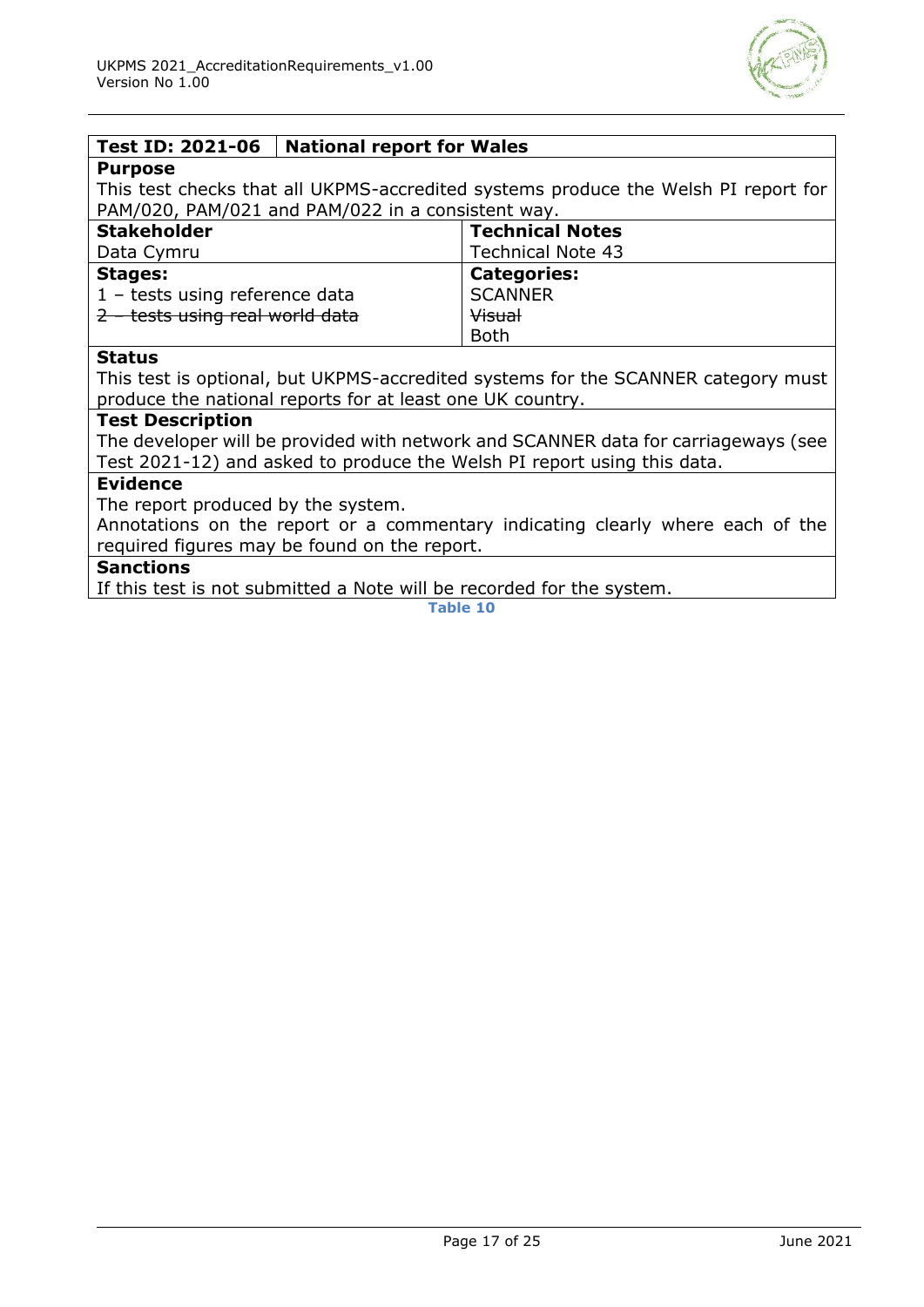

#### <span id="page-17-0"></span>**Test ID: 2021-07 Financial information (carriageways)**

#### **Purpose**

This test checks that all UKPMS-accredited systems produce the financial information reports for carriageways in a consistent way.

| <b>Stakeholder</b>                      | <b>Technical Notes</b>     |
|-----------------------------------------|----------------------------|
| HAMFIG                                  | Technical Note 46 (Part 1) |
| <b>Stages:</b>                          | <b>Categories:</b>         |
| $1 - \text{tests using reference data}$ | <b>SCANNER</b>             |
| 2 - tests using real world data         | Visual                     |
|                                         | <b>Both</b>                |

#### **Status**

This test is optional.

#### **Test Description**

The developer will be provided with network, inventory, SCANNER and visual (CVI and/or DVI) data for carriageways (see Test 2021-12) together with other input parameters and asked to produce the financial reports for carriageways using this data. These reports are:

- The carriageway accumulated depreciation report
- The carriageway annual depreciation report
- The carriageway inventory report to support GRC calculations

#### **Evidence**

The reports produced by the system.

Annotations on the reports or a commentary indicating clearly where each of the required figures may be found on the reports.

#### **Sanctions**

If this test is not submitted a Note will be recorded for the system.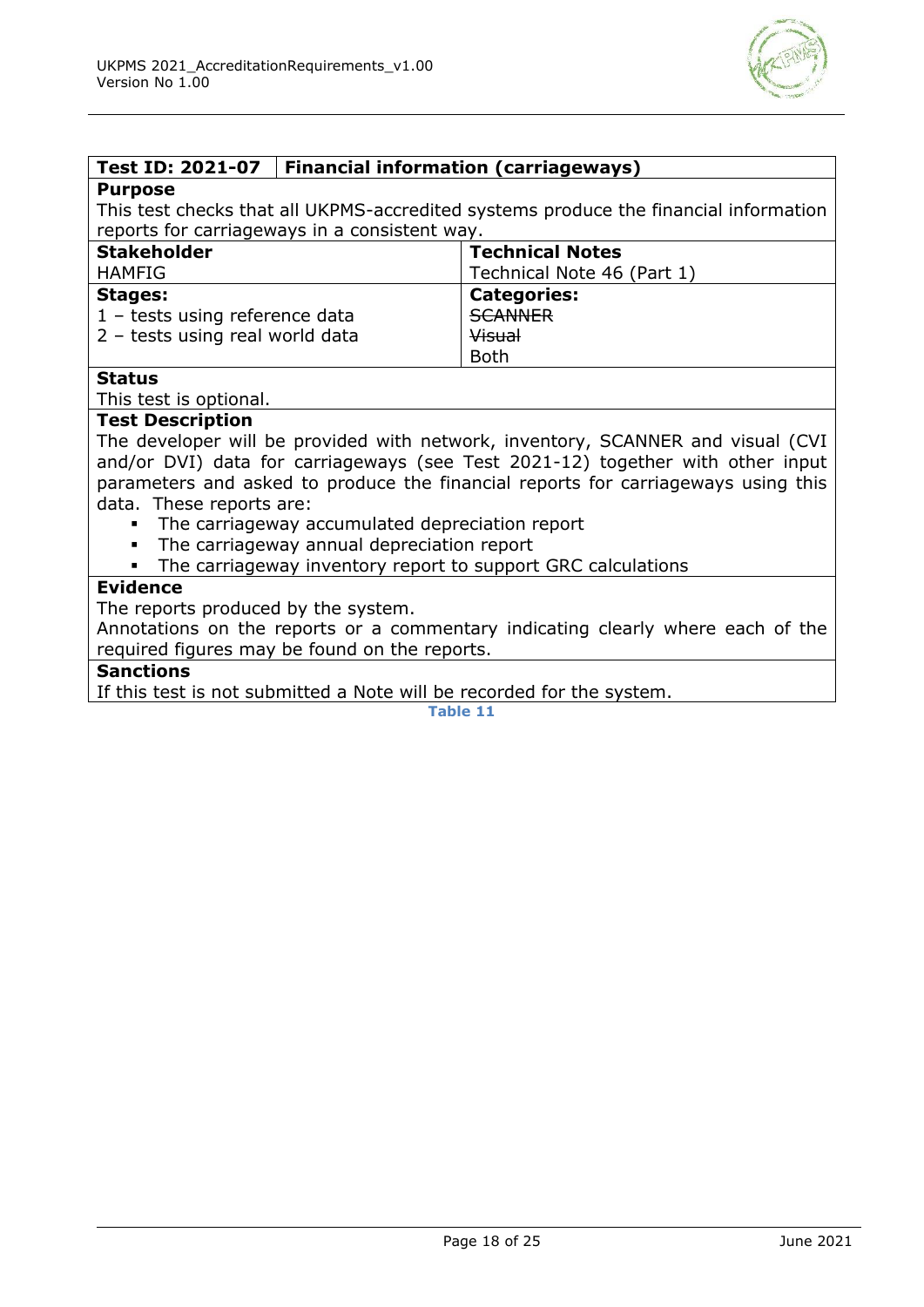

#### <span id="page-18-0"></span>**Test ID: 2021-08 Financial information (footways and cycletracks) Purpose**

This test checks that all UKPMS-accredited systems produce the financial information reports for footways and cycletracks in a consistent way.

| <b>Stakeholder</b>              | <b>Technical Notes</b>     |
|---------------------------------|----------------------------|
| <b>HAMFIG</b>                   | Technical Note 46 (Part 2) |
| Stages:                         | <b>Categories:</b>         |
| 1 - tests using reference data  | <b>SCANNER</b>             |
| 2 - tests using real world data | Visual                     |
|                                 | <b>Both</b>                |

#### **Status**

This test is optional.

#### **Test Description**

The developer will be provided with network, inventory and visual (FNS, CVI and/or DVI) data for footways, cycletracks and paved verges (see Test 2021-12) and asked to produce the financial reports for footways, cycletracks and paved verges using this data. These reports are:

- Reports to support depreciation calculations for footways, cycletracks and paved verges
- Inventory reports for footways, cycletracks and paved verges to support GRC calculations

#### **Evidence**

The reports produced by the system.

Annotations on the reports or a commentary indicating clearly where each of the required figures may be found on the reports.

#### **Sanctions**

If this test is not submitted a Note will be recorded for the system.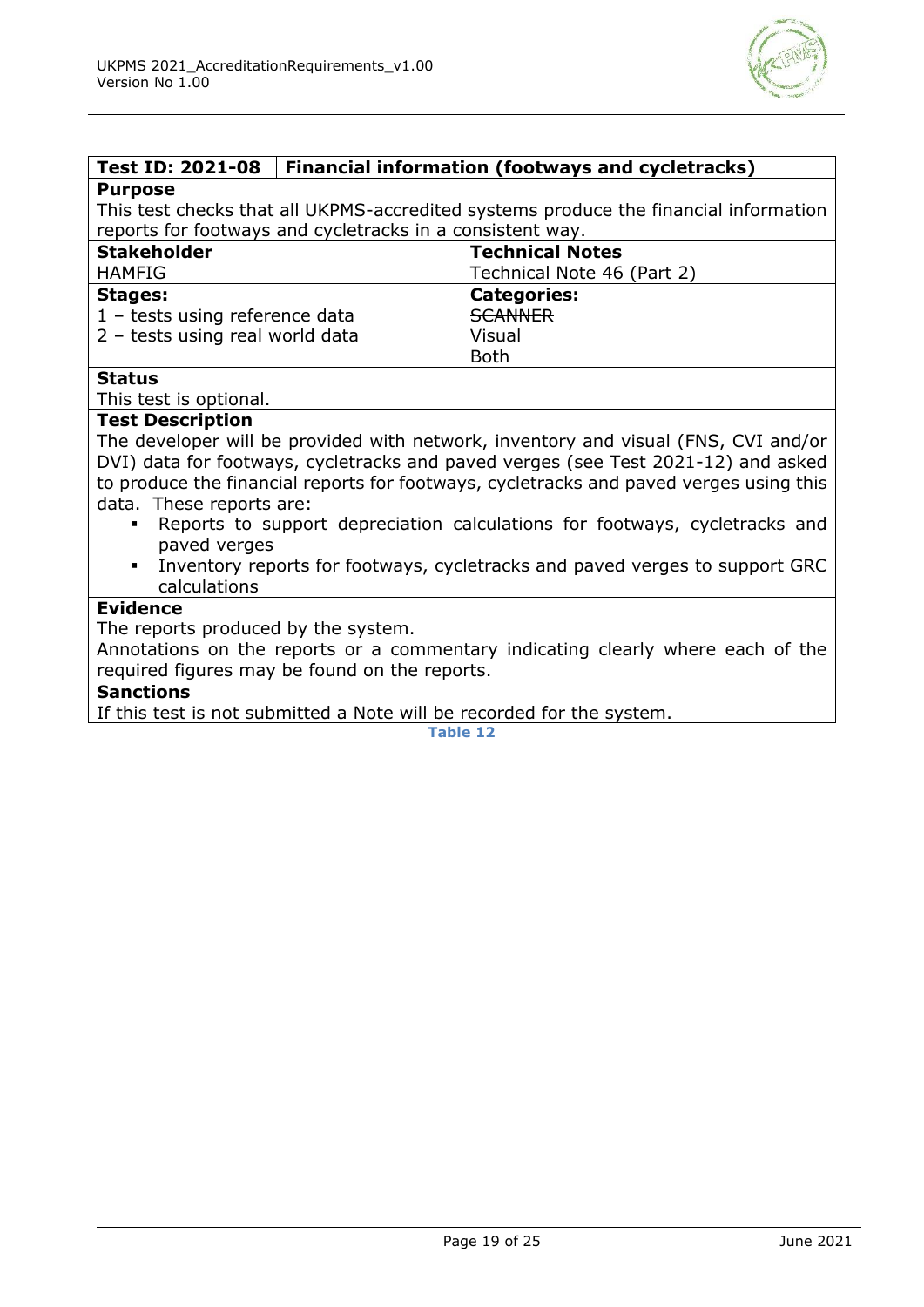

#### <span id="page-19-0"></span>**Test ID: 2021-09 Local report for England (BV224b)**

#### **Purpose**

This test checks that all UKPMS-accredited systems produce the local performance indicator report for unclassified roads in a consistent way.

| <b>Stakeholder</b>                | <b>Technical Notes</b>   |
|-----------------------------------|--------------------------|
| <b>RCMG</b>                       | <b>Technical Note 38</b> |
| <b>Stages:</b>                    | <b>Categories:</b>       |
| $1$ – tests using reference data  | <b>SCANNER</b>           |
| $2$ – tests using real world data | Visual                   |
|                                   | <b>Both</b>              |

#### **Status**

This test is optional.

#### **Test Description**

The developer will be provided with network and CVI visual data for carriageways (see Test 2021-12) and asked to produce the BV224b report for unclassified roads using this data.

#### **Evidence**

The report produced by the system.

Annotations on the report or a commentary indicating clearly where each of the required figures may be found on the report.

#### **Sanctions**

If this test is not submitted a Note will be recorded for the system.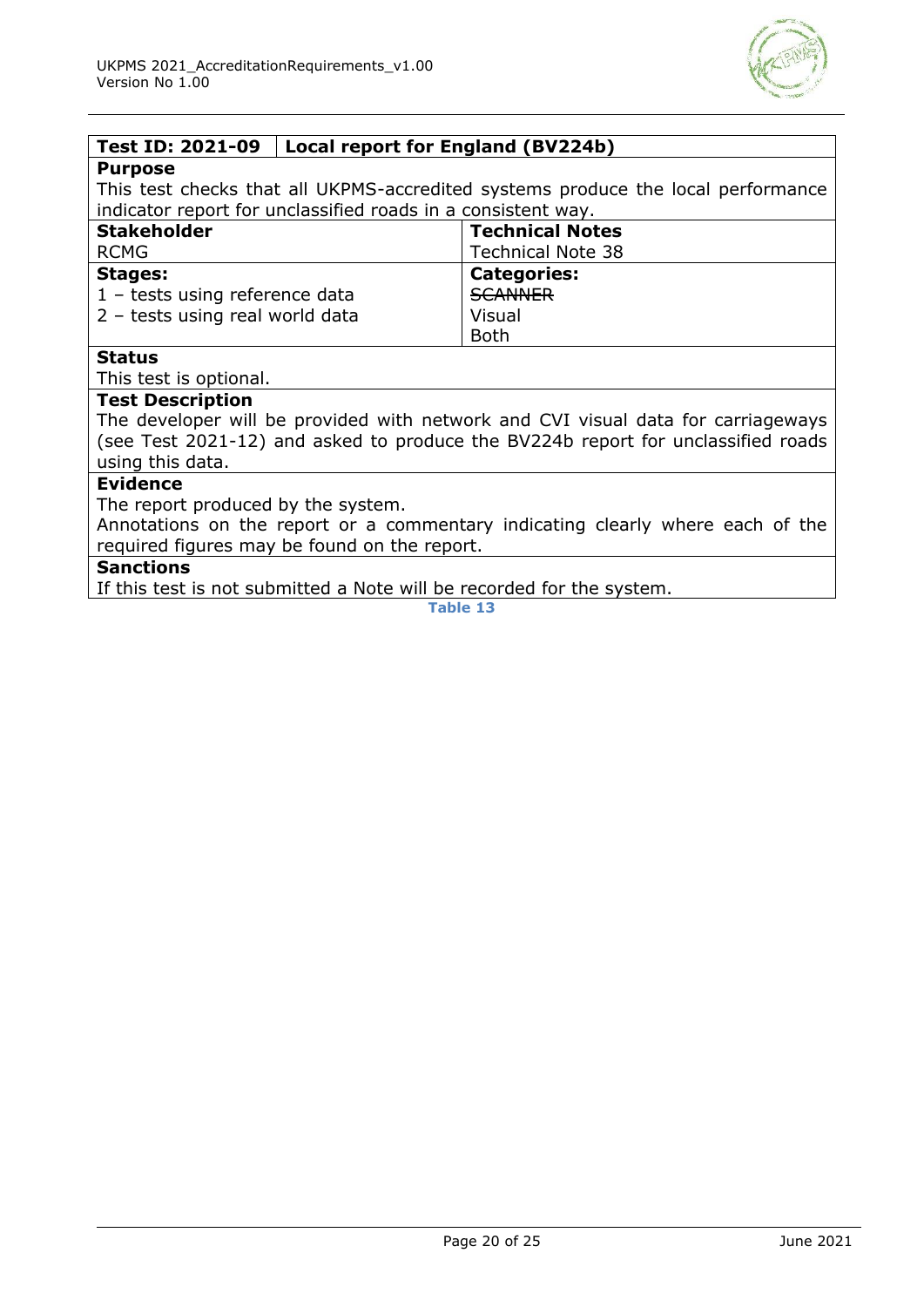

#### <span id="page-20-0"></span>**Test ID: 2021-10 Local report for England (BV187)**

#### **Purpose**

This test checks that all UKPMS-accredited systems produce the local performance indicator report for footways in a consistent way.

| <b>Stakeholder</b>              | <b>Technical Notes</b>   |
|---------------------------------|--------------------------|
| <b>FCMG</b>                     | <b>Technical Note 29</b> |
| <b>Stages:</b>                  | <b>Categories:</b>       |
| 1 - tests using reference data  | <b>SCANNER</b>           |
| 2 - tests using real world data | Visual                   |
|                                 | <b>Both</b>              |

#### **Status**

This test is optional.

#### **Test Description**

The developer will be provided with network, inventory and DVI visual data for footways (see Test 2021-12) and asked to produce the BV187 report for footways using this data.

#### **Evidence**

The report produced by the system.

Annotations on the report or a commentary indicating clearly where each of the required figures may be found on the report.

#### **Sanctions**

If this test is not submitted a Note will be recorded for the system.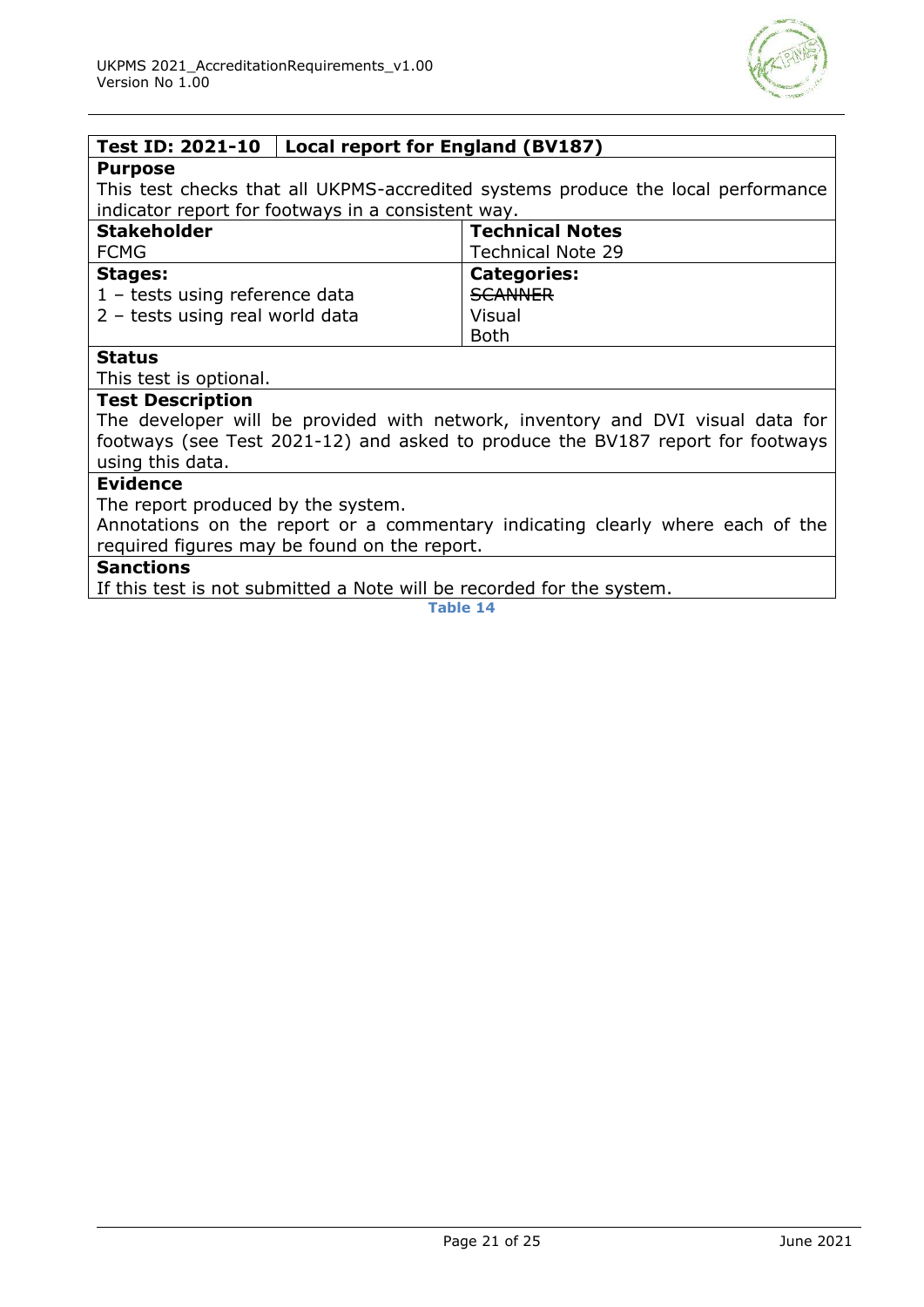

#### <span id="page-21-0"></span>**Test ID: 2021-11 Local network performance report for England (FNS) Purpose**

This test checks that all UKPMS-accredited systems produce the FNS network performance report for footways in a consistent way.

| <b>Stakeholder</b>              | <b>Technical Notes</b>   |
|---------------------------------|--------------------------|
| <b>FCMG</b>                     | <b>Technical Note 47</b> |
| <b>Stages:</b>                  | <b>Categories:</b>       |
| 1 - tests using reference data  | <b>SCANNER</b>           |
| 2 - tests using real world data | Visual                   |
|                                 | <b>Both</b>              |

#### **Status**

This test is optional.

#### **Test Description**

The developer will be provided with network and FNS visual data for footways (see Test 2021-12) and asked to produce the FNS report for footways using this data.

#### **Evidence**

The report produced by the system.

Annotations on the report or a commentary indicating clearly where each of the required figures may be found on the report.

#### **Sanctions**

If this test is not submitted a Note will be recorded for the system.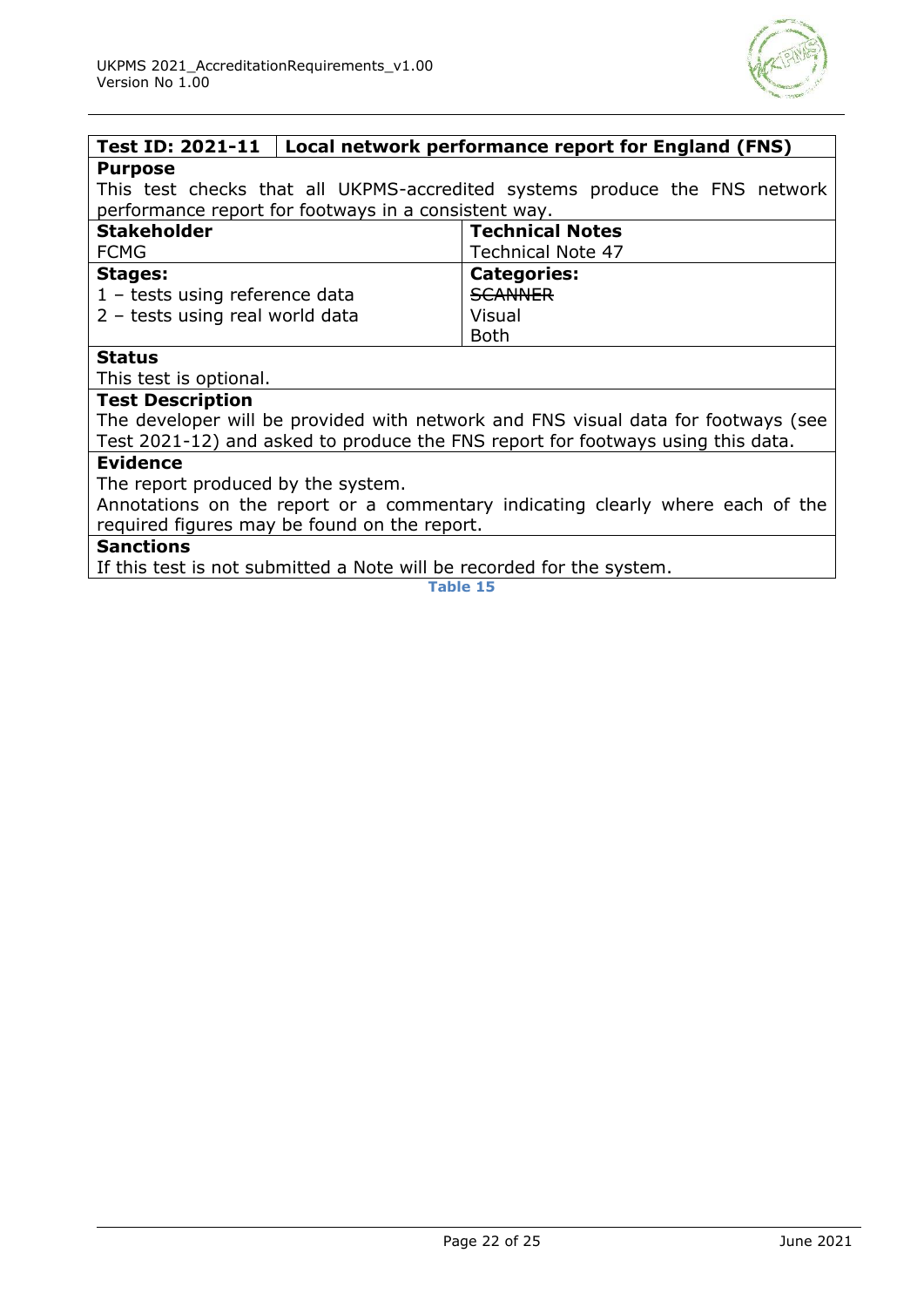

<span id="page-22-0"></span>

| Test ID: 2021-12 $\vert$ Loading UKPMS network, inventory and condition data           |                                                                                         |
|----------------------------------------------------------------------------------------|-----------------------------------------------------------------------------------------|
| <b>Purpose</b>                                                                         |                                                                                         |
| The purpose of this test is to:                                                        |                                                                                         |
| 1. Provide data for the use in the tests                                               |                                                                                         |
| 2. Find out if the system can load UKPMS data                                          |                                                                                         |
| 3. Find out if the system can load UKPMS data in HMDIF format                          |                                                                                         |
| <b>Stakeholder</b>                                                                     | <b>Technical Notes</b>                                                                  |
| <b>RCMG</b>                                                                            | <b>Technical Note 3</b>                                                                 |
| <b>Stages:</b>                                                                         | <b>Categories:</b>                                                                      |
| 1 - tests using reference data                                                         | <b>SCANNER</b>                                                                          |
| 2 - tests using real world data                                                        | Visual                                                                                  |
|                                                                                        | <b>Both</b>                                                                             |
| <b>Status</b>                                                                          |                                                                                         |
| It is mandatory to be able to load the UKPMS data required to carry out the tests.     |                                                                                         |
| There is a choice of data format.                                                      |                                                                                         |
| <b>Test Description</b>                                                                |                                                                                         |
|                                                                                        | The developer will be asked to choose between HMDIF and Excel format for each type      |
| of data (network, inventory, condition).                                               |                                                                                         |
|                                                                                        | NB: It may be possible to provide the data in other formats, but this must be discussed |
| beforehand with the UKPMS accreditor.                                                  |                                                                                         |
|                                                                                        |                                                                                         |
| The test data will be supplied for the stage in the format agreed with the developer.  |                                                                                         |
| <b>Evidence</b>                                                                        |                                                                                         |
| A statement from the developer before beginning the test to confirm which file format  |                                                                                         |
| they will be using.                                                                    |                                                                                         |
| A statement to confirm if the data has been loaded using functionality available to    |                                                                                         |
| their users and included in their standard UKPMS system (at no extra charge).          |                                                                                         |
| <b>Sanctions</b>                                                                       |                                                                                         |
| If any part of the data is not loaded using functionality available to their users and |                                                                                         |
| included in their standard UPKMS system (at no extra charge) a Note will be recorded   |                                                                                         |
| for the system.                                                                        |                                                                                         |
| If any part of the data is not loaded using HMDIF format a Note will be recorded for   |                                                                                         |

the system.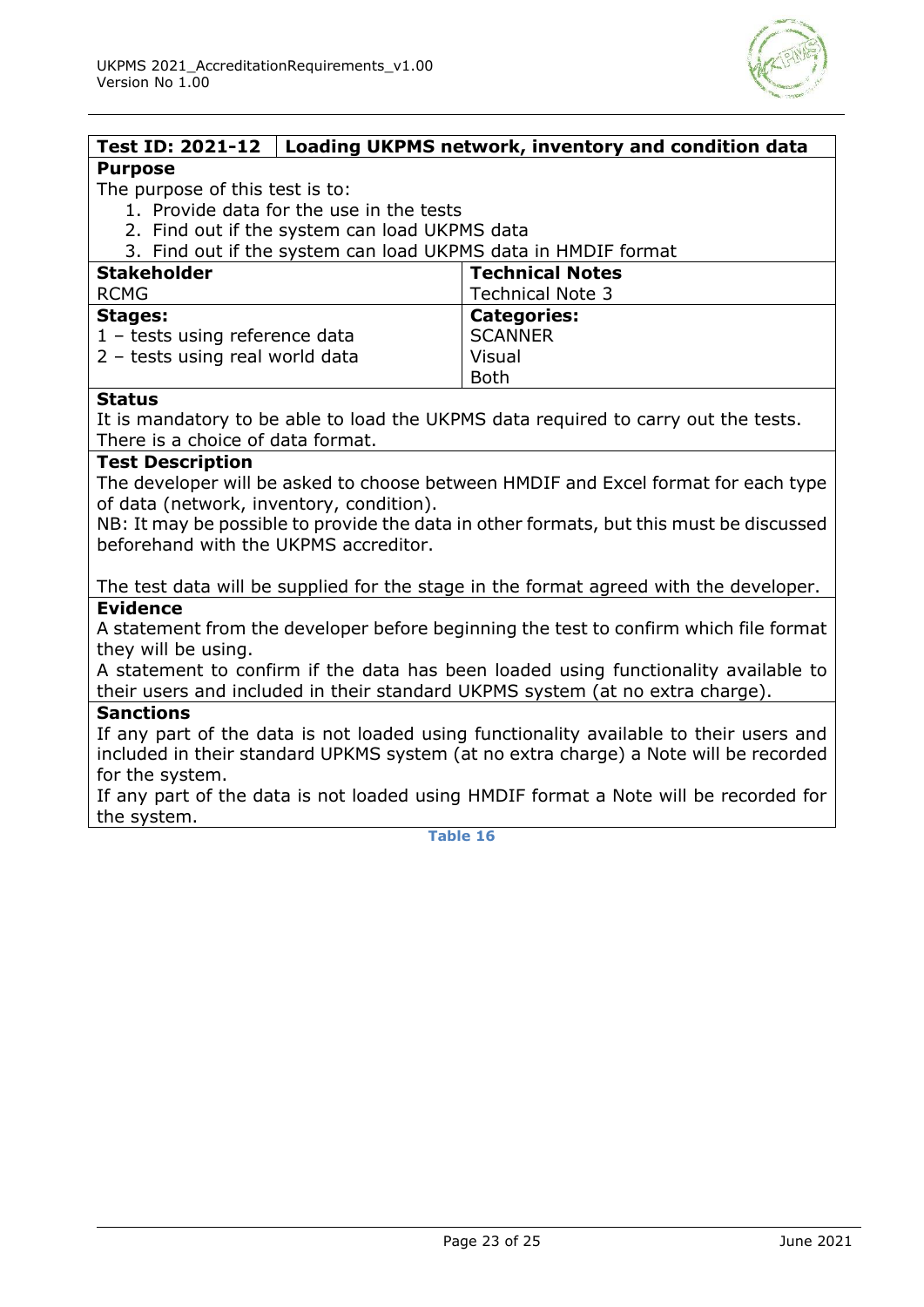

#### <span id="page-23-0"></span>**Test ID: 2021-13 Exporting UKPMS network, inventory and condition data Purpose**

The purpose of this test is to:

- 1. Check that the developer will be able to contribute real-world datasets in due course
- 2. Find out if the system can export UKPMS data

3. Find out if the system can export UKPMS data in HMDIF format

| <b>Stakeholder</b>              | <b>Technical Notes</b>  |
|---------------------------------|-------------------------|
| <b>RCMG</b>                     | <b>Technical Note 3</b> |
| <b>Stages:</b>                  | <b>Categories:</b>      |
| 1 - tests using reference data  | <b>SCANNER</b>          |
| 2 - tests using real world data | Visual                  |
|                                 | Both                    |

#### **Status**

It is mandatory to be able to export UKPMS data.

There is a choice of data format.

#### **Test Description**

The developer will be asked to choose between HMDIF and Excel format for each type of data (network, inventory, condition).

NB: It may be possible to accept data in other formats, but this must be discussed beforehand with the UKPMS accreditor.

#### **Evidence**

A statement from the developer before beginning the test to confirm which file format they will be using.

A statement to confirm if the data has been exported using functionality available to their users and included in their standard UKPMS system (at no extra charge).

#### **Sanctions**

If any part of the data is not exported using functionality available to their users and included in their standard UPKMS system (at no extra charge) a Note will be recorded for the system.

If any part of the data is not exported using HMDIF format a Note will be recorded for the system.